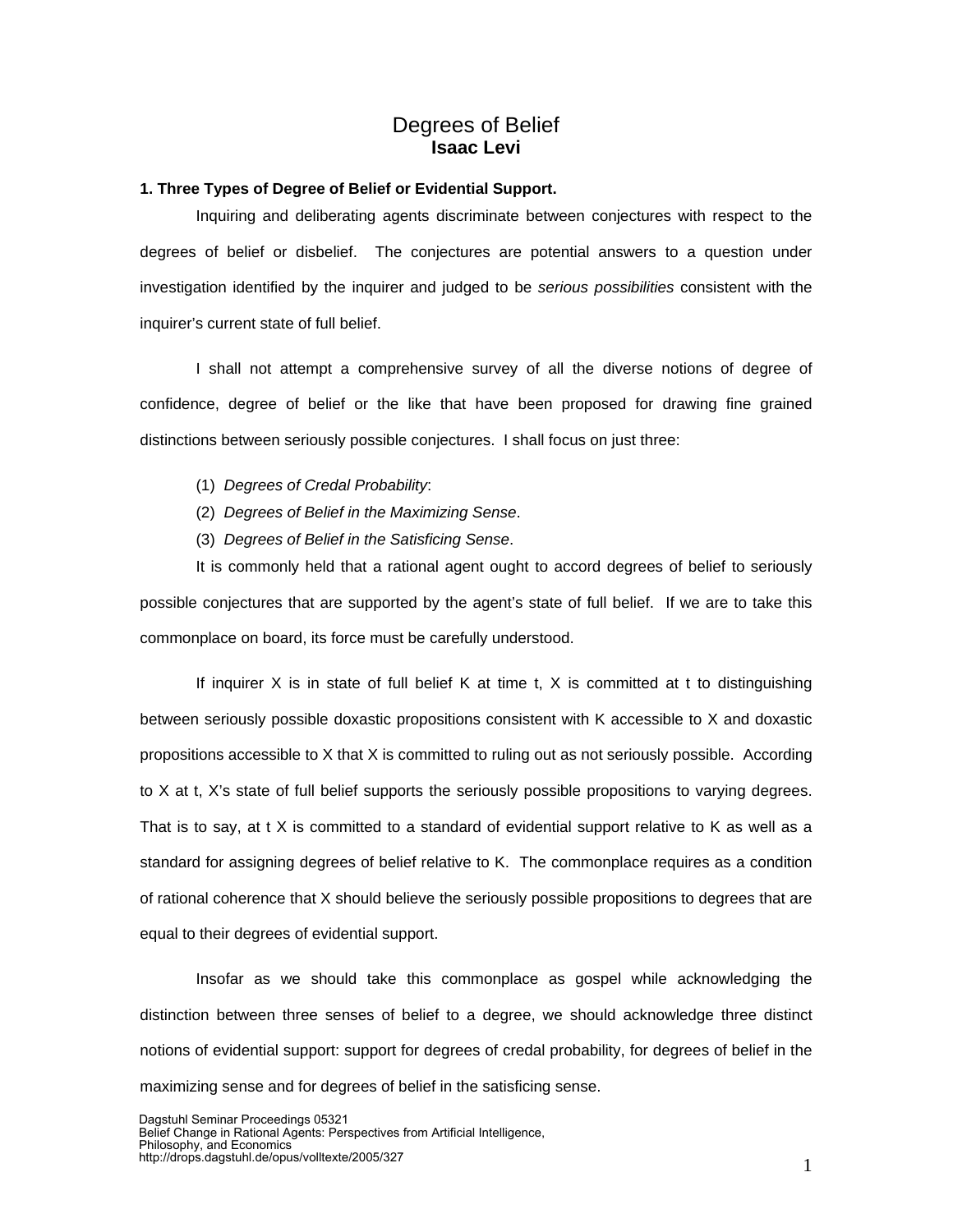Should we endorse the commonplace? I shall return this question later.

#### **2. Credal Probability, Confirmational Commitments and States of Full Belief.**

Credal or subjective or personal probability has an undoubtedly important significance for practical deliberation. It is used to determine the expected values of options in decision-making. To be sure, this expectation-determining function cannot always insure that agents are in a position to maximize expected utility. Credal probabilities (and, indeed, utilities as well) may well go indeterminate so that even when choosing between a finite set of options, there may be no option that maximizes expected utility. But indeterminate states of credal probability judgment can always be represented by *sets* of credal probability functions so that one can consider a set of expected utility functions for the available options and recommend restricting choice to the Eadmissible options. These are the options that are best according to at least one permissible expected utility for realizing the goals of the decision-maker (i.e., at least one permissible probability-utility of payoffs pair). Hence, even in the case of indeterminacy, the expectationdetermining role of credal states remains important.

Until the last half of the 20<sup>th</sup> century, those who considered credal probability thought  $X$ 's state of credal probability at a given time ought to be determined by X's state of full belief in accordance with a methodological rule that specified for each potential state of full belief K in a domain of (conceptually) accessible potential states of full belief Φ the appropriate credal state *B* that X should have. Such a rule can be represented by a function *C*: Φ -> Π where Π is the domain of credal states and  $\Phi$  is the domain of accessible states of full belief.<sup>[1](#page-1-0)</sup>

<span id="page-1-0"></span> $1$  A conceptual framework is a set  $\Phi$  of accessible potential states of full belief constituting a Boolean algebra closed under meets of subsets of Φ of any cardinality less than or equal to that of Φ. (Levi, 1991.) The accessible potential states in the framework may also be called *doxastic propositions*. A framework Φ may have maximally consistent potential states according to Φ. But these atoms can always be refined further thereby enlarging the framework. Hence, these atoms do not qualify as total theories of possible worlds. The framework deployed in characterizing changes in states of full belief and their justification depends on the range of problems and issues being covered.  $K<sub>T</sub>$  is the weakest element of framework Φ and K⊥ the strongest. The potential states accessible according to a framework Φ should be distinguished from the set Ψ of accessible potential states that are also relevant answers to some set of questions. Let LK be some element of Φ that is stronger than K<sub>T</sub> and let the *basic partition* U<sub>LK</sub> be a set of accessible potential states such that LK has as a consequence that exactly one element of  $U_{1K}$  is true and each element of  $U_{1K}$  is consistent with LK. The set  $\Psi$  of relevant potential answers consists of all Boolean combinations of  $U_{K}$  (including meets of cardinality up to the cardinality of Ψ and all accessible states equivalent given LK to such Boolean combinations.) We suppose that the inquirer's current state of full belief K is an expansion of LK belonging to Φ. Insofar as the inquirer is concerned with the question characterized by *U<sub>LK</sub>*, attention is restricted to consequences of K in Ψ. K divides the relevant potential states of full belief or potential answers in Ψ into serious possibilities and impossibilities. The *ultimate partition U<sub>K</sub>* relative to K is the subset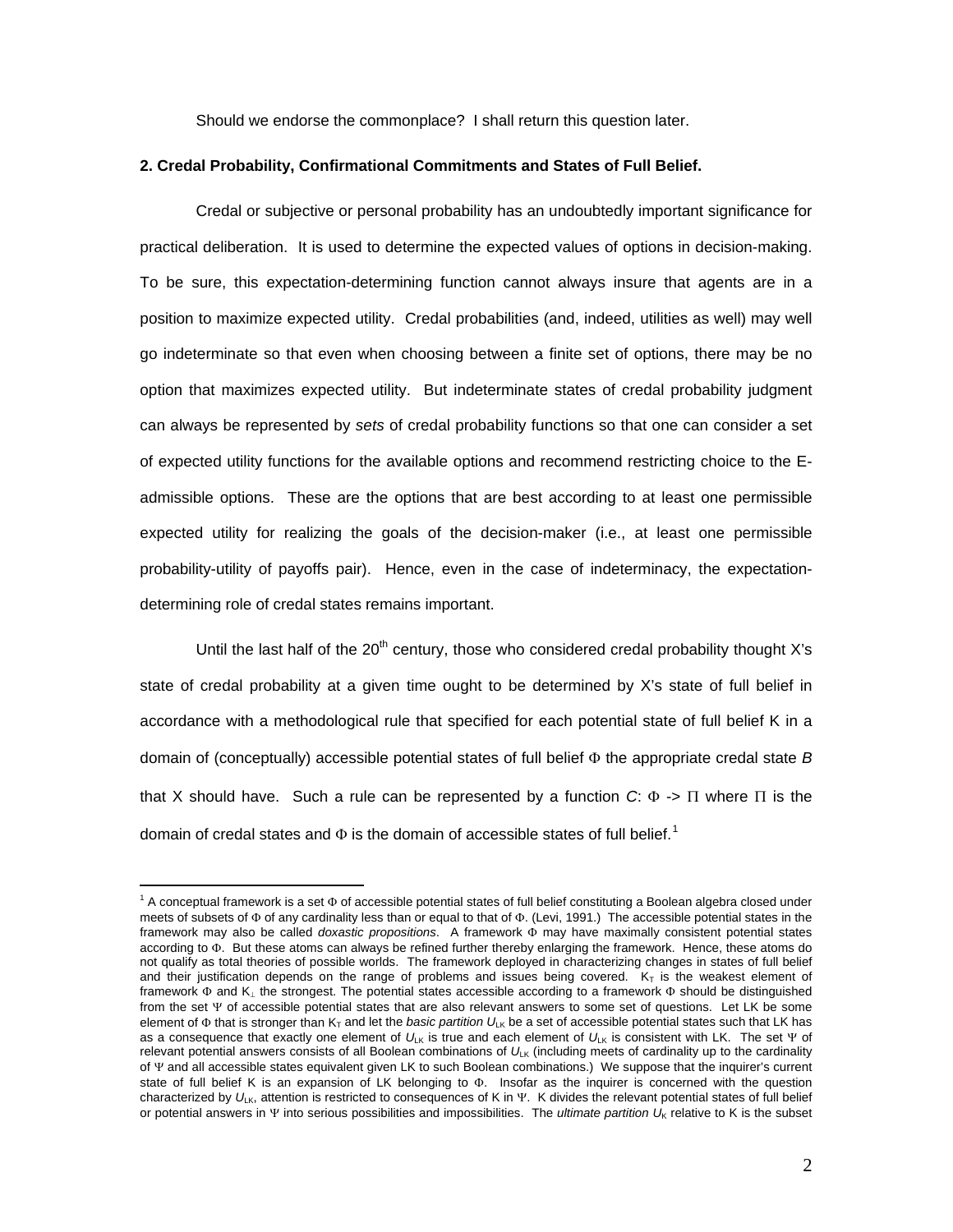According to this view (with which I am sympathetic), a rational inquirer takes credal probability to be a function of his or her state of full belief. In a generous sense of "evidence", inquirer X's state of full belief constitutes X's state of evidence. In that sense, credal probability is a function of evidence.

For the most part, authors who thought this way maintained that credal states are representable by real valued conditional probability functions. Thus, for Carnap (1962a, 1962b), the appropriate rule is represented by a confirmation function or, more accurately a credibility function. We may recast Carnap's approach so that it can be seen as a special case of the approach I favor. If K is X's current state of full belief, the degree of confirmation or credibility in Carnap's sense accorded a hypothesis h by K should recommend a real valued credal probability function to be X's credal state at that time.<sup>[2](#page-2-0)</sup> Authors like J.M.Keynes (1921) and H.E. Kyburg (1961, 1974) dissented from the demand that the function *C* deliver a numerically determinate credal state. But they did maintain that the credal state should be a function of the state of full belief or evidence.

I contend that the confirmational commitment, like the state of full belief, should be revisable when there is good reason. This is an important departure from the received view.<sup>[3](#page-2-1)</sup> Moreover, the state of full belief can change independently of the confirmational commitment and vice versa. But X's credal state cannot coherently change without either the confirmational commitment or state of full belief changing.<sup>[4](#page-2-2)</sup>

of the basic partition U<sub>LK</sub> whose members are consistent with K. The set Δ of relevant potential expansions of the current state of full belief K is a subalgebra of Ψ. The remainder of the set Ψ is the set of potential contractions of K. In this discussion we will be focusing on potential expansions of K that are relevant potential answers and, hence, on the set Δ. But credal probability is normally considered to range over all elements of Φ and confirmational commitments (to be explained later) are also understood to be functions from elements of Φ to states of credal probability judgment. When Φ is finite, the potential states may be represented by sets of sentences in a first order language closed under logical consequence. Representation in the infinite case calls for technical qualifications of secondary interest here. For more on the formal apparatus I deploy see Levi, 2004 ch.1 appendix and chapter 2.1-2.3. See also Levi, 1991.

<span id="page-2-0"></span><sup>&</sup>lt;sup>2</sup> Carnap (1962b and 1971) distinguished between confirmation functions that are characterized in purely logical and mathematical terms and credibility functions that are rules adopted by agents for determining what degrees of credence (credal probability) ought to be relative to different bodies of evidence. My notion of a confirmational commitment is closer to the second idea than to the notion of a mathematical function. In his (1952 and 1962a), this contrast is not made.

<span id="page-2-1"></span> $3$  The second part of Carnap's (1952) does recognize the revisability of confirmation functions or inductive methods and considers how to rationalize such changes. But this does not seem to be Carnap's position elsewhere.

<span id="page-2-2"></span><sup>4</sup> R.C. Jeffrey (1965) seems to allow changes in credal state without changes in state of full belief and without even recognizing confirmational commitments. Either these changes reflect changes in state of full belief in a larger algebra of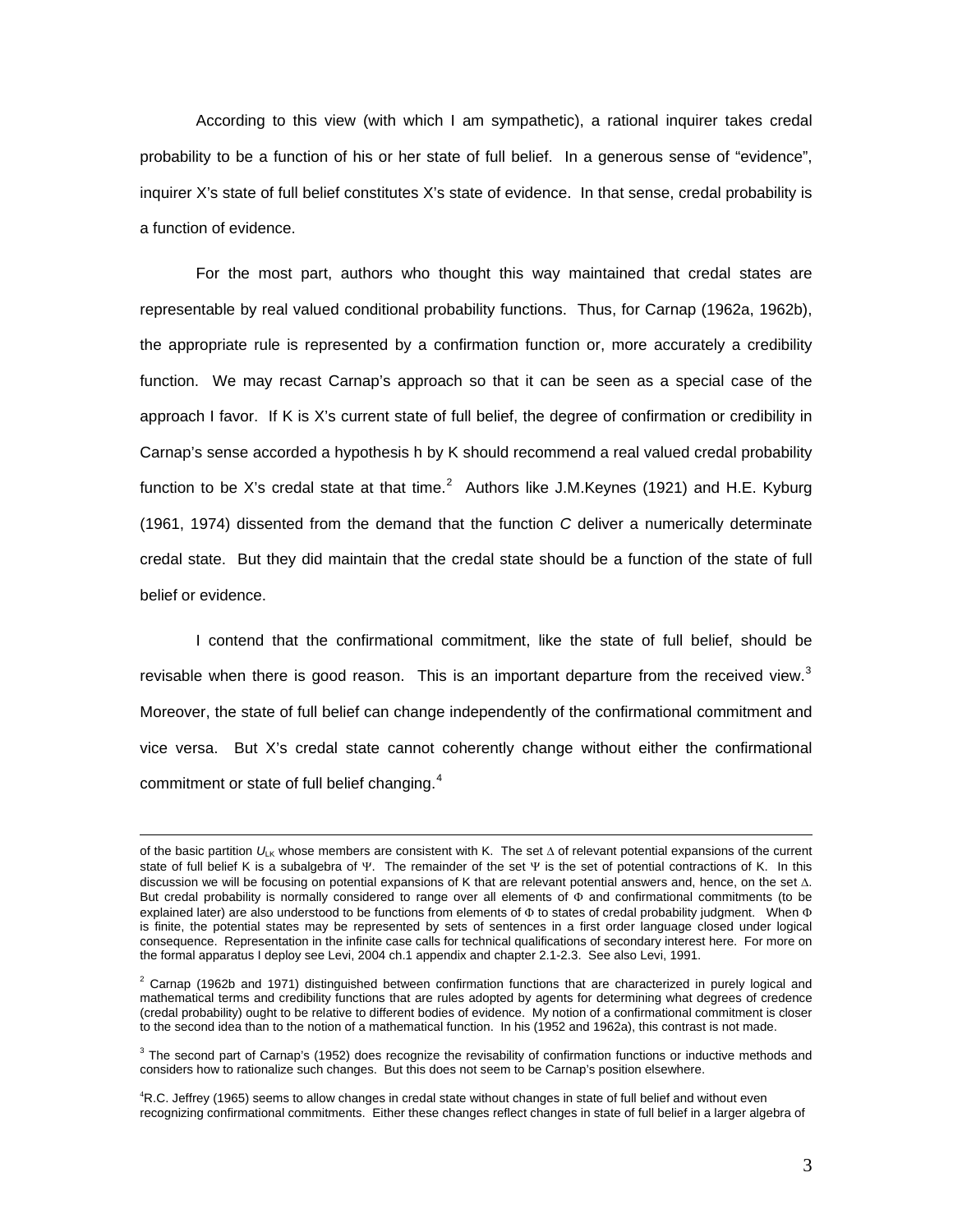A confirmational commitment ought to satisfy the following constraints (Levi, 1974, 1980):

 *Confirmational Consistency*:

(a) If  $K = K_1$ ,  $C(K) = \emptyset$ .

(b) If  $K \neq \emptyset$ ,  $C(K)$  is a nonempty subset of  $\Pi$ 

#### *Confirmational Coherence*:

*C*(K) is a set *B* of finitely additive and normalized conditional probability measures relative to K. Every member of *B* is a permissible conditional credal probability function according to *B* relative to K

#### *Definition*:

 $\overline{a}$ 

Let  $\Gamma$  be the set of seriously possible accessible doxastic propositions relative to K. *Q*(x/y) is a finitely additive and normalized conditional probability relative to K if and only if x and y are accessible doxastic propositions in  $\Phi$ , y is also in  $\Gamma$  and the following conditions are satisfied.

- (1)  $Q(x/y) \ge 0$ .
- (2) If  $K_{x}^{+} = K_{x}^{+}$  and  $K_{y}^{+} = K_{y}^{+}$ ,  $Q(x/y) = Q(x/y')$ .
- (3) If K<sup>+</sup><sub>x</sub> has the complement of x∧x' as a consequence,  $Q(x\vee x'/y) = Q(x/y) +$ *Q*(x'/y). (*finite additivity*)
- (4) If  $K_y^+$  has x as a consequence,  $Q(x/y) = 1$ . (*normalization*)
- (5) *Q*(x∧x'/y) = *Q*(x/x'∧y)*Q*(x'/y). (*multiplication axiom*)

#### *Confirmational Convexity*:

 $B_x$  is the set of permissible conditional probability functions according to  $C(K) = B$  relative to K when each function is restricted by holding specifying a particular y in *Q*(x/y) to form *Q*<sub>y</sub>(x). If *Q*<sub>y</sub>(x) and *Q*'<sub>y</sub>(x) are in *B*<sub>y</sub>, so is every function of the form  $\alpha$ *Q*(x) + (1- $\alpha$ )*Q*'(x).

*Confirmational Conditionalization*:

If  $C(K^+_{y}) = B^*$  is consistent, then it is the conditionalization of  $C(K) = B$ . That is to say every permissible function  $Q^{y}(x/z) = Q(x/z \wedge y)$  in B is identical with some  $Q(x/z)$  in B<sup>\*</sup> and every permissible *Q*(x/z) in B<sup>\*</sup> is identical with some permissible *Q*<sup>y</sup>(x/z) in B.

Confirmational conditionalization, like all the other constraints cited above, are conditions

imposed on the confirmational commitment endorsed by an inquirer at a given time or in a given

context. By itself it implies nothing about how credal states ought to be changed over time.

Given confirmational conditionalization, it is possible to characterize a confirmational

commitment by first specifying the credal state relative to  $K<sub>T</sub>$ . Every other consistent state K of

doxastic propositions or changes in confirmational commitment without change in full belief, changes in both or changes that the inquiring agent cannot rationalize. In the latter case, each credal state may be coherent and rational but the agent cannot justify the change from one to the other either prospectively or retrospectively. The suggestion that the agent may still be responsive to external inputs can be checked by some other agent but cannot be ascertained by the agent when reflecting on his or her changes in view especially if this must be done without any change in state of full belief.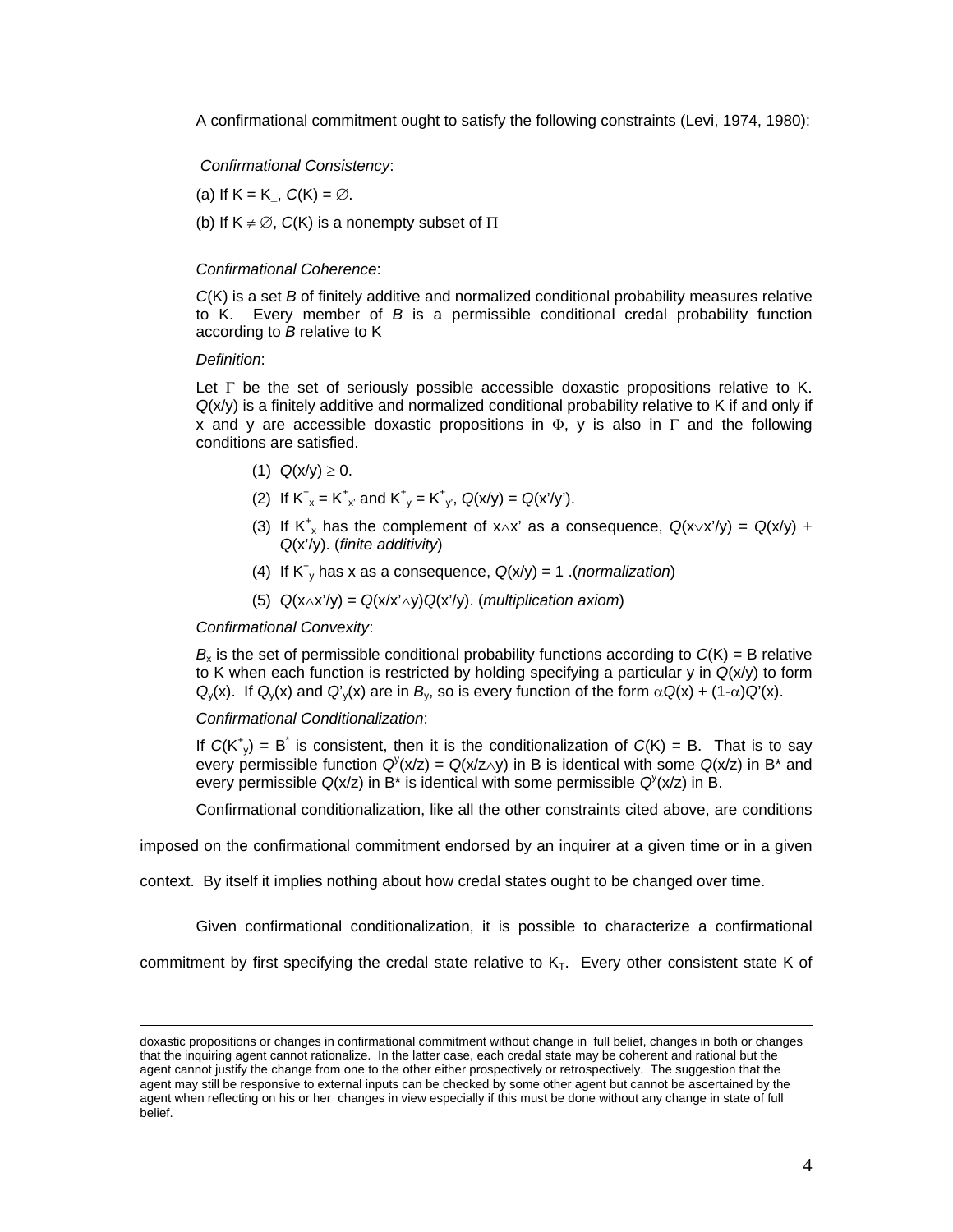full belief is an expansion of  $K<sub>T</sub>$ . Confirmational conditionalization then implies that  $C(K)$  is the conditionalization of  $C(K_T)$ .<sup>[5](#page-4-0)</sup>

According to authors like Keynes, Jeffreys and Carnap, there should be a standard confirmational commitment to which all rational agents ought to be committed. This standard was hopefully to be secured by principles of a probability logic. $6$  On this view, counter to the position I have taken, confirmational commitments are immune to modification. The *probability logic* would define a *logical probability* or confirmational commitment.

But according to the proposal made here, a logical confirmational commitment *LC* should be the largest set of conditional probability functions that probability logic allows being the set of permissible probabilities relative to  $K<sub>T</sub>$ . This logical probability fails to rule out as impermissible any conditional credal probability relative to  $K<sub>T</sub>$  that satisfies the constraints of probability logic. But unless probability logic rules out all but one probability function as a member of  $C(K_T)$  there are alternative confirmational commitments that are subsets of  $LC(K<sub>T</sub>)$  and, hence, stronger than *LC*. In that case, probability logic alone cannot secure a standard confirmational commitment.

Probability logic, so I shall assume, includes the constraints I have thus far imposed. But there might be additional ones. If they could be plausibly restrictive enough, one might take *LC*(K<sub>T</sub>) to be a singleton. *Confirmational Uniqueness* would be secured as a consequence of probability logic and with it the identification of the logical probability *LC* as the standard confirmational commitment.

But even the most ardent enthusiasts for logical probability seem to have conceded that no acceptable probability logic implies confirmational uniqueness. Nonetheless, many authors

<span id="page-4-0"></span> 5 In Levi, 1980a, ch.16, I argue that H.E. Kyburg, R.A. Fisher and A.P.Dempster are committed to rejecting confirmational conditionalization and, hence, would not accept this alternative characterization of confirmational commitments. In this discussion, I restrict attention to those who agree that confirmational commitments ought to be Bayesian – i.e, endorse confirmational conditionalization. In Levi (1974), I characterized confirmational commitments the second way indicated here so that confirmational conditionalization was presupposed. In 1980a, I adopted the first method so that Kyburg, et al. could be represented as exploiting confirmational commitments even though they did not endorse confirmational conditionalization.

<span id="page-4-1"></span> ${}^{6}$ Carnap called the logic an "inductive logic" and the probability a "logical" or "inductive" probability.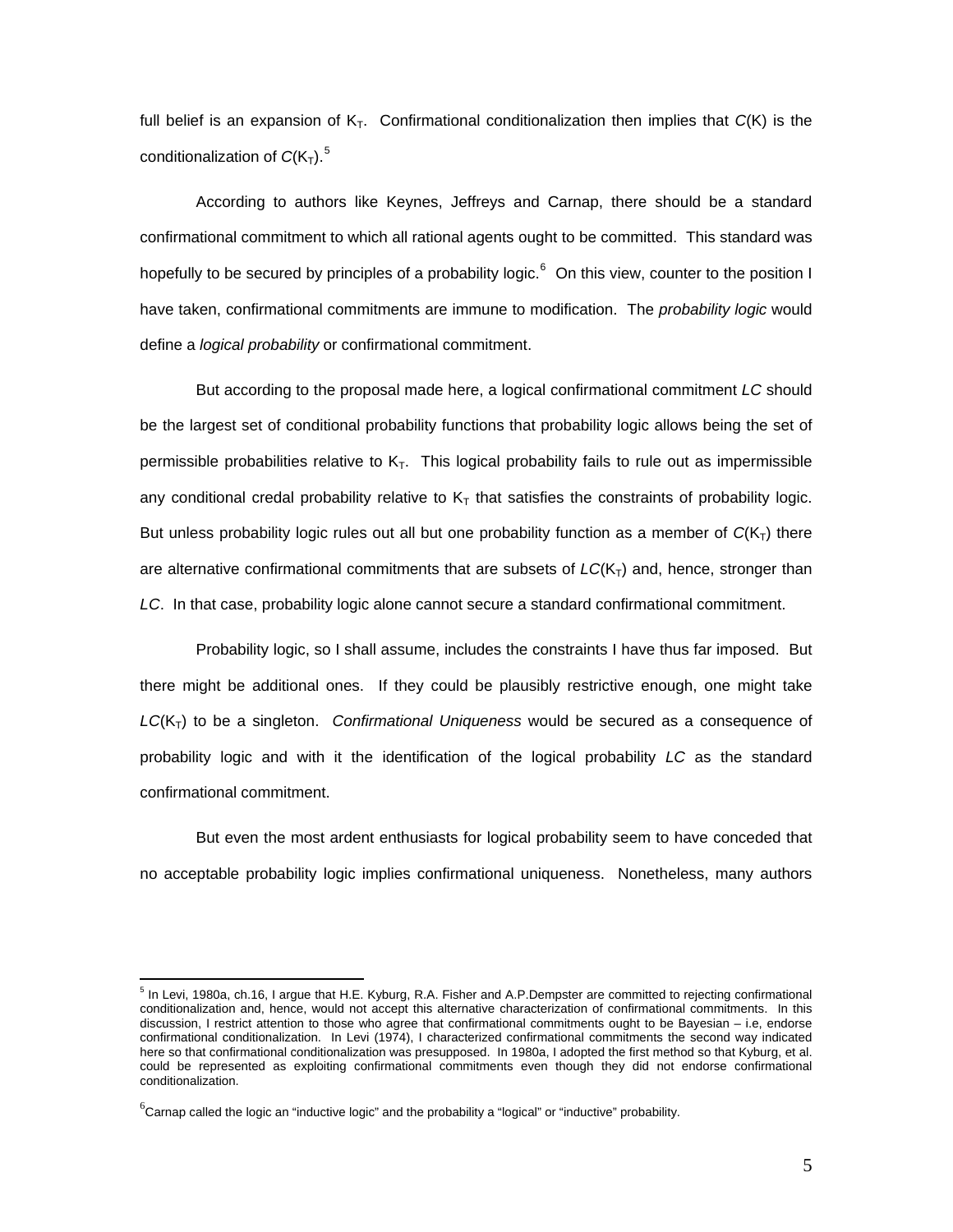have endorsed probability logics that impose no further constraints on confirmational commitments than those I have listed - except for one.<sup>[7](#page-5-0)</sup>

*Confirmational Uniqueness*.  $C(K) = B$  is a singleton.

 $\overline{a}$ 

Notice that it is one thing to construct a probability logic that entails confirmational uniqueness because it entails a specific singleton for  $C(K_T)$  which then is identical with  $LC(K_T)$ . It is quite another to abandon that project and yet insist on confirmational uniqueness. In the latter case, there is no confirmational commitment that qualifies as *the* logical confirmational commitment. De Finetti (1972), Savage (1954) and other personalist or subjectivist Bayesians seem committed to some such view as this.

On this subjectivist view, what becomes of the notion of a standard confirmational commitment? There cannot be, of course, a single standard confirmational commitment secured by probability logic. The personalists have tended, however, to think that each rational agent adopts his or her own permanent confirmational commitment. As the later and more personalist inclined Carnap suggested, each inquirer adopts his or her own "credibility function" that once adopted is retained without modification (save perhaps in the case of some conceptual or arational upheaval).

Once this view is in place, changes in credal state are uniquely determined by changes in state of full belief as it would be for necessitarians who insist on adopting *LC* (on the assumption that it exists) as the standard. And changes in credal state due to expansion of the state of full belief can be characterized by what I have called *Temporal Credal Conditionalization* (Levi, 1974, 1980) that is often called "conditionalization" or "Bayesian updating".. Changes in credal state due to contraction are characterized by *Inverse Temporal Credal Conditionalization*.

Many subjectivists seem to endorse *Confirmational Tenacity* according to which inquirer X should keep X's confirmational commitment fixed even though probability logic does not mandate that everyone adopt X's confirmational commitment and even though Y adopts a

<span id="page-5-0"></span><sup>7</sup> T.Seidenfeld, among others have raised questions, about confirmational convexity. I endorse confirmational convexity for reasons that cannot be elaborated here without taking us too far a field.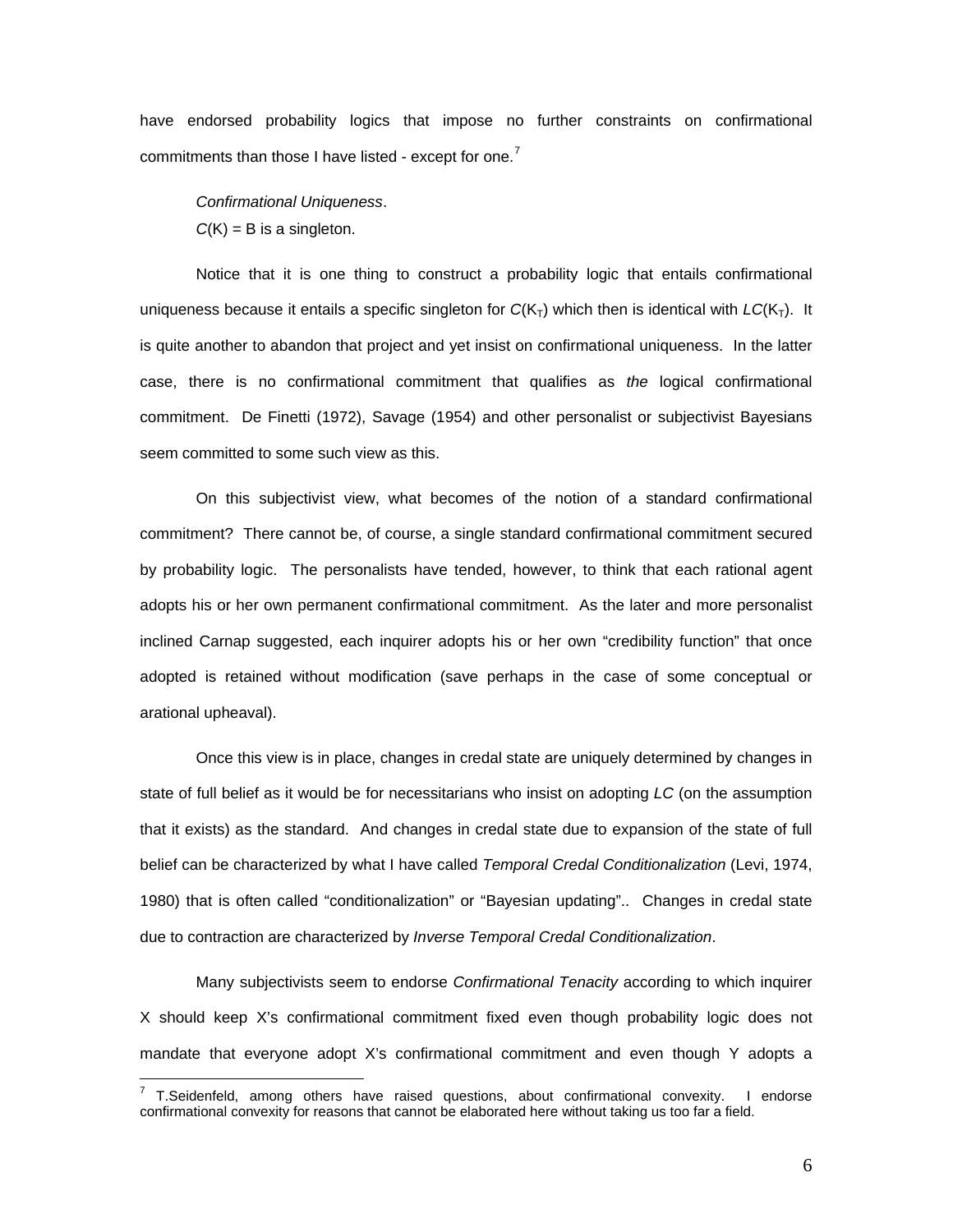different confirmational commitment that is also rationally coherent. X and Y are obliged to keep the faith with their respective confirmational commitments under all circumstances.

An alternative form of subjectivism is discomfited by this. R.C. Jeffrey (1965) proposed a point of view that can be represented as recommending that an inquirer X should change X's confirmational commitment in response to sensory stimulation in a manner that can be represented by conformity to a certain "rigidity condition" that yields a change in credal state often called "Jeffrey Conditionalization". Since Jeffrey thought that inquirers should never change states of full belief, there was no reason to deploy confirmational commitments. On his view, there is a fixed state of full belief and credal states in constant flux. Jeffrey's view so understood abandons the idea that X's commitment to a credal state at a given time is a function of X's state of full belief or evidence.<sup>[8](#page-6-0)</sup>

Yet, an account of inquiry aimed at justifying the modification of states of full belief should be accompanied with an account of efforts to justify changes in confirmational commitment. Just as X stands in no need to justify X's current full beliefs unless X has good reasons to call them into doubt, X does not need to justify continuing to deploy the same confirmational commitment unless it is called into doubt. Confirmational tenacity is untenable. But confirmational inertia seems to make good sense.

An account of when confirmational commitments are justifiably changed is equivalent to an account of when an inquirer is justified in changing the "prior" probabilities used in Bayesian updating. Like Jeffrey's view, such an account would allow for violations of temporal credal conditionalization without abandoning the synchronic condition of confirmational conditionalization. Unlike Jeffrey's view, the one I favor makes essential use of the presupposition that the concern of the inquirer is to provide a basis for inductive expansion. And it provides for indeterminacy in credal probability judgment in contravention of confirmational

<span id="page-6-0"></span><sup>&</sup>lt;sup>8</sup> As the total knowledge or total evidence requirement demands. Jeffrey would deny that his view is insensitive to evidence understood as that stream of sensory inputs impinging on the agent. Since, however, the agent cannot recognize the inputs, the agent cannot engage in critical control of these inputs to secure conformity to any regimen of belief change. We can imagine an agent or robot who conformed to Jeffrey's requirements in virtue of training or design. It is difficult to understand how a reflective inquirer X could exploit Jeffrey's recommendations to identify the changes in credal state X should institute unless X changed X's state of full belief as well.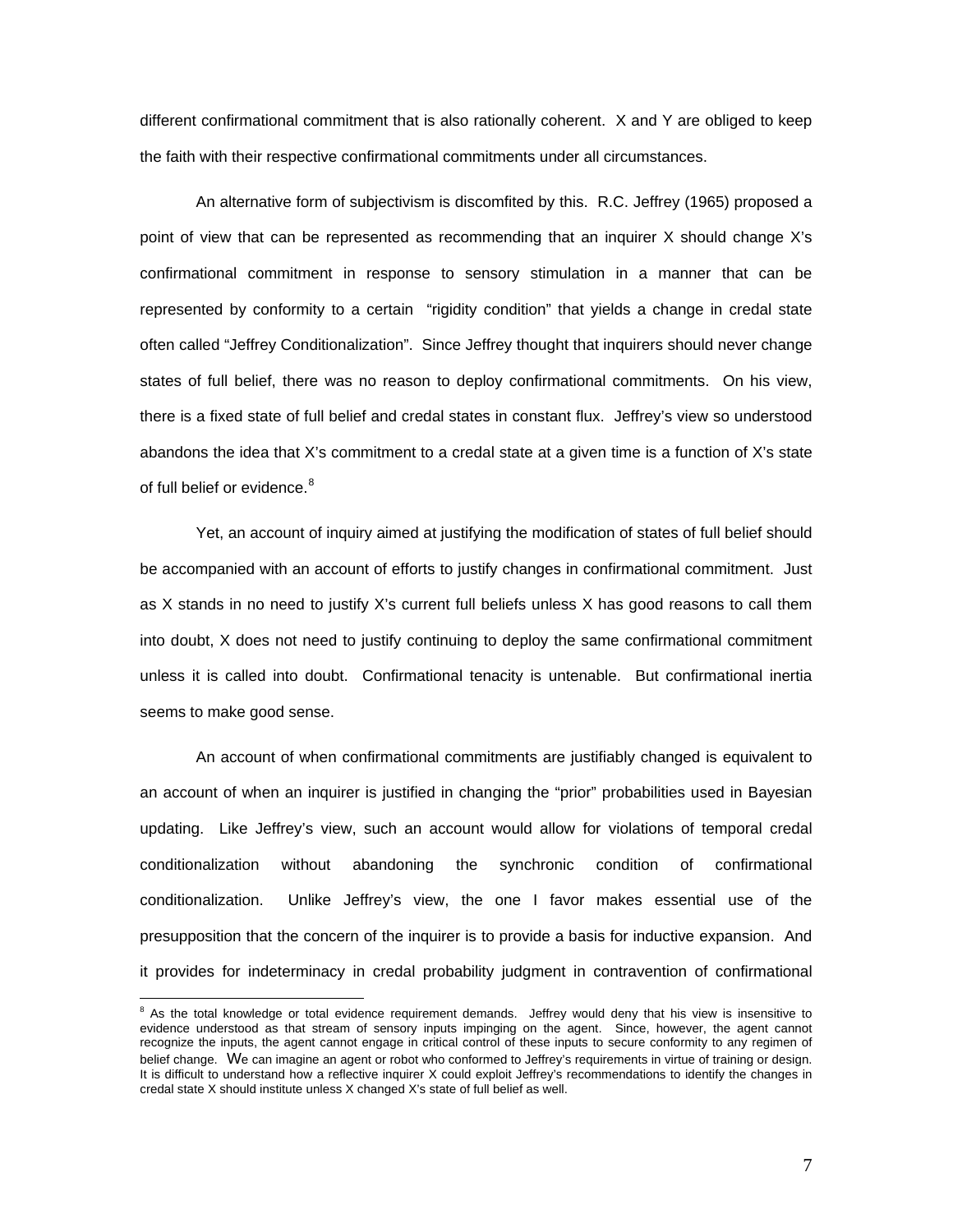uniqueness. I shall return to the topic of revising confirmational commitments briefly at the end of the paper.

#### **3. Inductive Expansion**

Both in science and everyday life, there is interest in identifying both the best supported of rival answers to a given question and the answer all of whose consequences are supported to a sufficiently high a degree. The question arises: How are notions of evidential support in the maximizing and in the satisficing sense related to each other and to the notion of evidential support in the expectation-determining sense associated with credal probability?

The inquirer X answers the question under investigation by expanding X's initial state of full belief. When X uses the evidence available to X (i.e., the initial state of full belief K) to justify adopting a given answer, X deliberately expands the initial state K. I claim that probability as well as maximizing and satisficing evidential support are relevant to justifying ampliative or inductive expansions of states of full belief or states of absolute certainty. They are relevant, however, in distinct ways.

There are several ways of legitimately and non degenerately expanding a state of full belief – that is to say of adding information to a state of full belief that is not already entailed by it. Here are two.

*Routine expansion* using a program for responding to sensory input or to the testimony of others by adding propositions to one's full beliefs is legitimate when the agent X is certain in advance that the program is sufficiently reliable. $9\,$  $9\,$  In routine expansion, X makes no decision concerning which of rival hypotheses to add to X's state of full belief or absolute certainty. The only decision X might make (if X makes any  $10$ ) is to follow a program for belief acquisition.

<span id="page-7-0"></span>external of the reliability of programs for routine expansion are not assessments of evidential support. The latter<br>Assessments of the reliability of programs for routine expansion are not assessments of evidential support evaluate how well hypotheses held in suspense are supported by the information in X's current state of full belief. Assessments of reliability are not assessments of how well conjectures are supported by the evidence but rather determinations of what the chances are of avoiding error in using a program for routine expansion. Such determinations are implications of X's state of full belief concerning the objective chances of certain processes.

<span id="page-7-1"></span><sup>&</sup>lt;sup>10</sup> In many and, perhaps, most contexts, the inquirer already takes for granted that a program for routine expansion is reliable. Perhaps, the inquirer acquired the conviction either explicitly or tacitly by nature or nurture. A program is chosen only in contexts where the inquirer is in doubt as to which program among a roster of alternatives to use and comes to the conclusion that one is to be implemented over alternatives.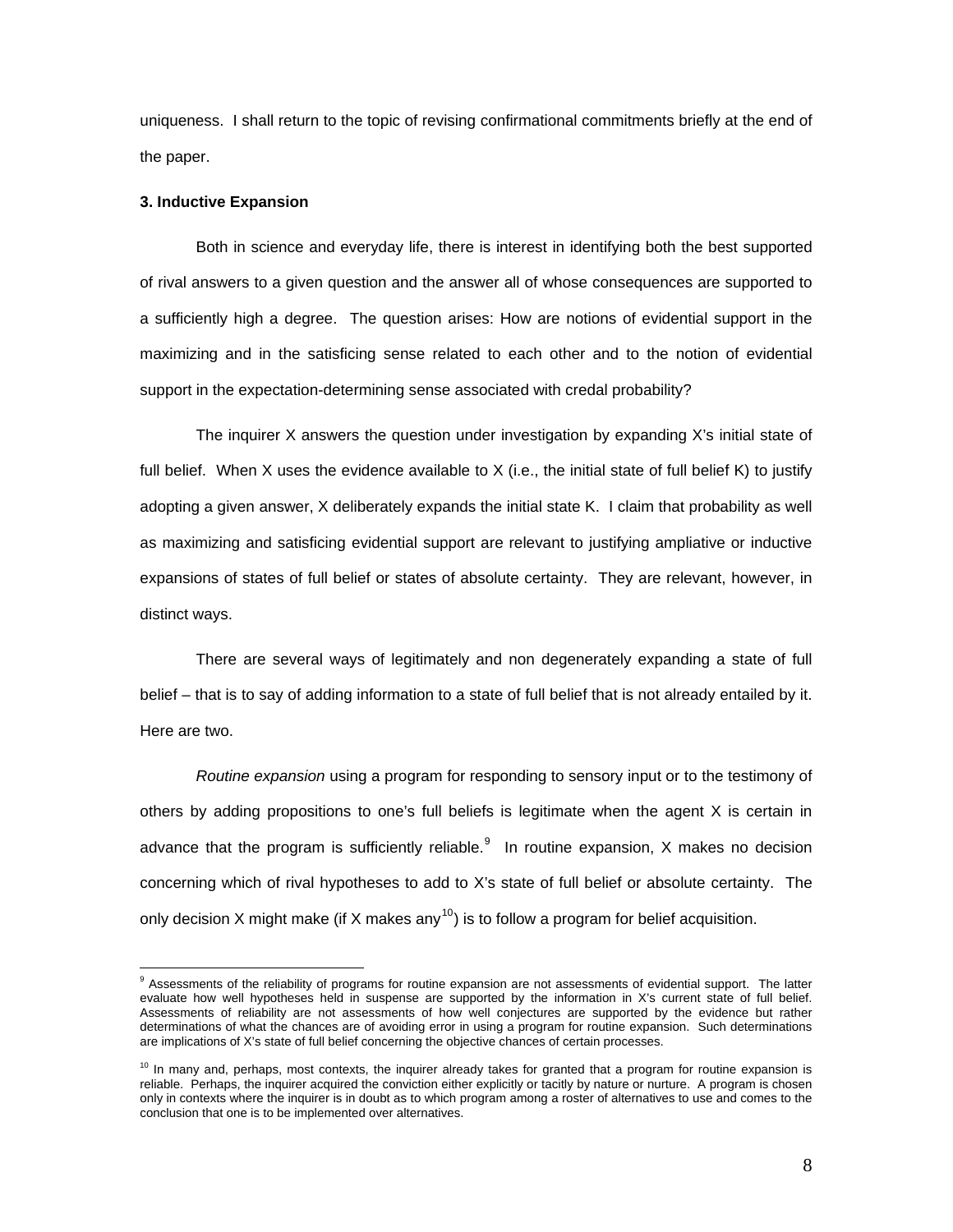*Ampliative* or *inductive expansion*, as found in theory choice, estimation of a parameter, judgment as to the presence of a correlation, curve fitting and the like, is also a form of belief acquisition.

In such cases, the inquirer has identified a set  $\Delta$  of doxastic propositions as potential answers responsive to the question under investigation. The members of  $\Delta$  represent cognitive options from which the inquirer is to choose in a way that should promote the goals of his or her inquiry.

 $\Delta$  may be characterized as the set of Boolean combinations of an *ultimate partition*  $U_K$  of doxastic propositions (potential states of full belief) such that K entails the truth of exactly one member of  $U_K$  and each element of  $U_K$  is consistent with K.<sup>[11](#page-8-0)</sup> In this discussion, attention will be restricted to finite ultimate partitions. Every potential expansion of K relevant to the question under investigation may then be represented as follows: Identify a subset  $R$  of  $U_K$  and its complement  $R^c$  in  $U_K$  (the set theoretic complement in  $U_K$  of  $R$ ). Let *h* be the join of the members of  $R^c$ . The expansion K<sup>+</sup><sub>h</sub> of K is the meet of K and *h*. If R is empty and  $R^c = U_K$  the expansion is K itself. If  $R = U_k$  and  $R^c$  is empty, the expansion is the inconsistent belief state K<sub>⊥</sub>. Expansion by adding an element of  $U_K$  is expansion by adding a maximally specific (with respect to the question under investigation) and consistent potential answer to K. Other consistent potential answers involve some sort of partial suspension of judgment between members of  $U_{K}$ .

Expansion by adding an element of  $\Delta$  to K is justified provided that it is shown to be the best or a best answer given the goals of the inquiry. A best answer is one that carries maximum evidential support in the maximizing sense. In inductive expansion, the inquirer seeks to adopt an answer that maximizes inductive expansion in this sense.

In adopting an expansion by adding h to K, the inquirer commits him or her self to judging true not only the truth of the new state of full belief but also all other potential states of full belief or doxastic propositions that are consequences in  $\Delta$  (and indeed of  $\Phi$ ) of that state of full belief.

<span id="page-8-0"></span><sup>&</sup>lt;sup>11</sup> So  $\Delta$  is a subalgebra of the algebra of accessible potential states  $\Phi$ .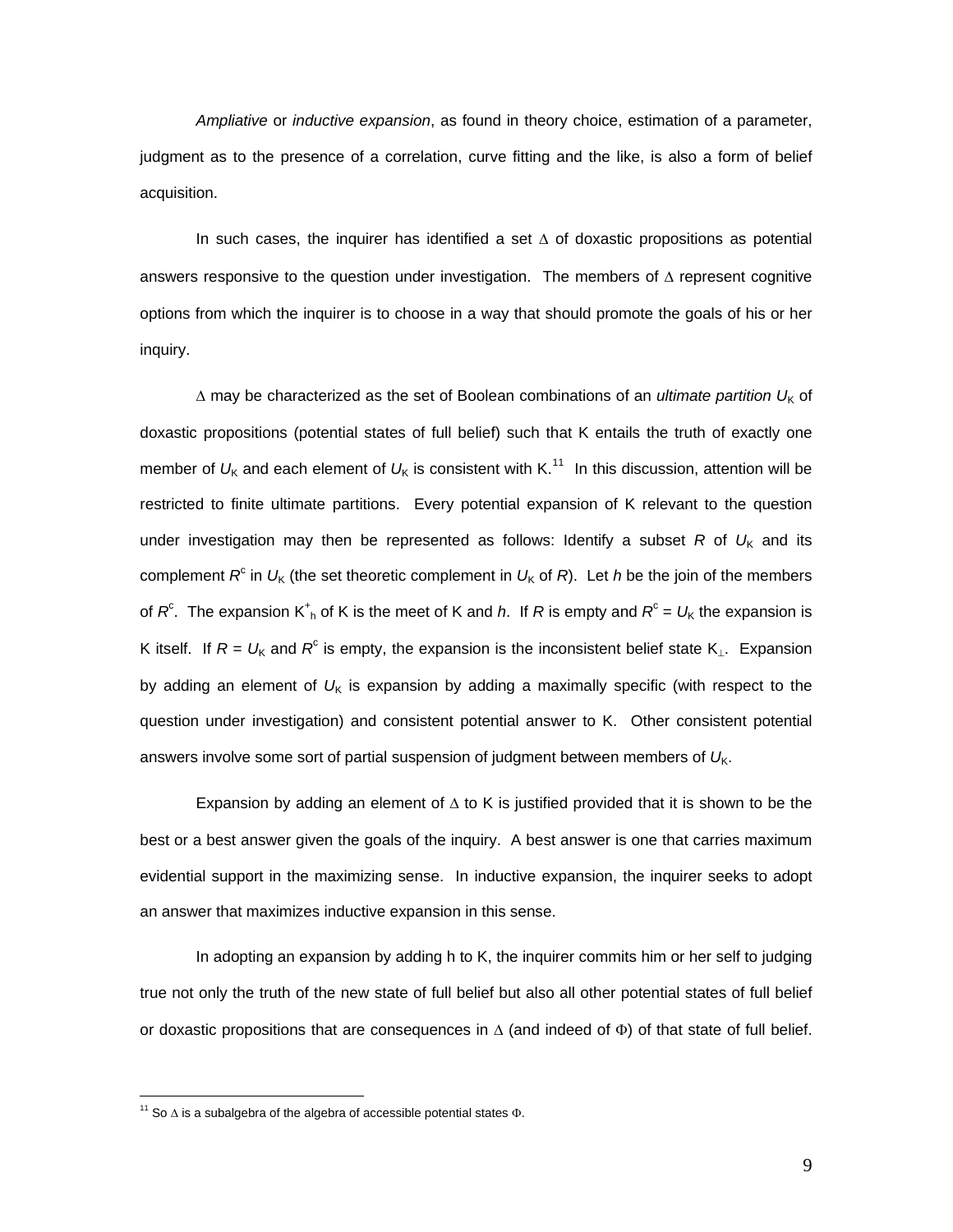Changes in states of full belief are represented as changes in such states represented *collectively*.

Now instead of representing the inductive expansion as the best supported of the available potential expansions in the maximizing sense, one might represent it as the expansion all of whose consequences are supported in the satisficing sense to a degree at or above a given threshold. Whereas support in the maximizing sense applies to the expansion represented *collectively*, support in the satisficing sense applies to the expansion taken *distributively*.

The first question that arises is whether there are maximizing and satisficing measures that recommend the same set of doxastic propositions as the inductive expansion of K.

### 4. **Probability as evidential support.**

 $\overline{a}$ 

The answer is clearly "Yes!" One way to do this is to take probability to be both the maximizing and satisficing index of evidential support. Regardless of the probability distribution over  $U<sub>K</sub>$  relative to K, choosing the potential expansion maximizing probability is choosing the weakest potential expansion – to wit, refusing to reject any elements of  $U_K$ . R is empty and  $R<sup>c</sup>$  =  $U_K$ . Moreover, if the threshold for adding a doxastic proposition is set at probability 1, the threshold for rejecting an element of  $U<sub>K</sub>$  is 0 so that once more *R* is empty. Probability can, indeed, be a maximizing and a satisficing measure of degree of belief provided one refuses to recognize the legitimacy of any genuinely ampliative expansion.<sup>[12](#page-9-0)</sup>

These considerations demonstrate that anyone who thinks of probability as a maximizing index of evidential support or degree of belief is an anti inductivist. And anti inductivists can have no use for measures of evidential support for the purpose of evaluating expansion strategies relative to an initial state of full belief in order to decide how to change that state of full belief. To construe degrees of belief in the maximizing sense as degrees of probability is to reduce the conception of degree of belief in the maximizing sense to uselessness. Assessing hypotheses relative to K with respect to probability is highly relevant to the evaluation of options in a decision

<span id="page-9-0"></span> $12$  Strictly speaking the maximum probability here should be probability in the sense of "absolute certainty" where there is no serious possibility that the proposition bearing probability 1 is false. If h is "almost certain" so that it might be false even though it carries probability 1, the probability is not a maximum. The threshold for satisficing should be understood as absolute certainty as well. I ignore these niceties in the text.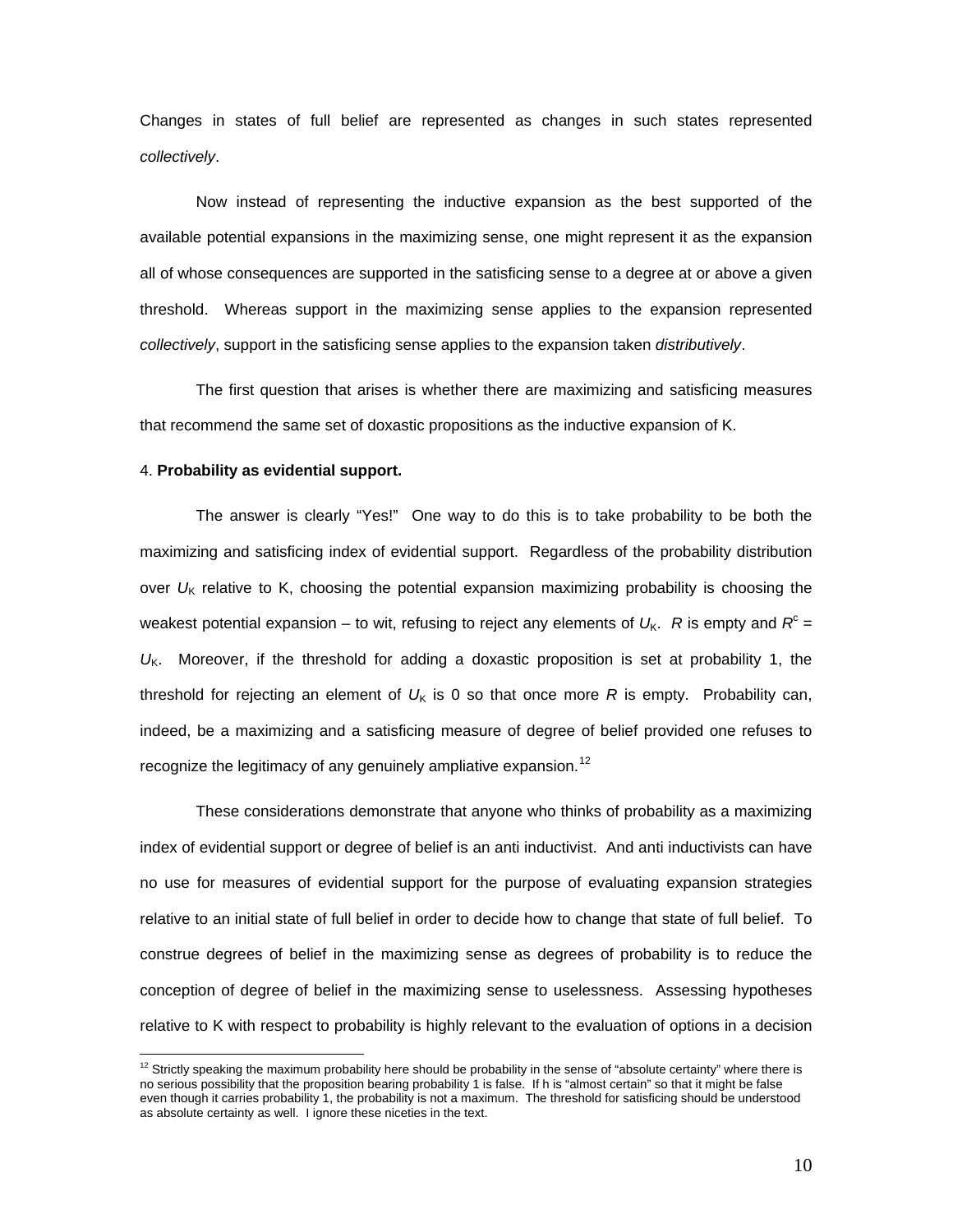problem with respect to expected value. But the *expectation determining* function of credal probability is distinct from its alleged function as an assessment of evidential support. A way of assessing hypotheses with respect to how well they are supported by K is relevant in a context where the inquirer is still in suspense as to which member of  $U_K$  is true and is seeking to decide on the basis of his or her evidence K which members to rule out and which to continue to recognize as possibly true. That is to say, the inquirer is deliberating concerning how to expand inductively. Anti inductivists do not engage in such activity.

Perhaps probability is a satisficing index of evidential support that licenses inductive expansions distributively by recommending the addition to the state of full belief K of all joins of subsets of  $U_K$  with probability greater than some threshold less than 1. If  $U_K$  contains n elements, the threshold must be greater than (n-1)/n in order to avoid the addition of a set of doxastic propositions a set at least one of whose members must be false. And, with the threshold at that level, the set of doxastic propositions added to K will not, in general, be a set closed under the consequence relation. Hence, it will not be the set of consequences of the meet of K with a doxastic proposition. It will not be an inductive expansion. Using probability as a satisficing index of evidential support is also an anti inductivist view. Using probability in this way is as subversive of its own applicability as is using probability as evidential support in the satisficing sense.

As noted previously, there were and continue to be many authors attracted to a high probability criterion of "acceptance" or "belief" in some sense or other who are unabashed anti inductivists. They suggest that the "qualitative" notion of belief is a convenient summary of information conveyed by an index of evidential support where the latter is degree of credal probability. Instead of saying that "X believes that *h*" one might say "X judges it highly probable that *h*." On this view, degree of belief does not have to be closed under consequence since it is not a satisficing measure useful for inductive expansion.

Whatever the merits of this proposal might be, it does not capture the idea that X may be said to believe that *h* truly or erroneously. When X judges it probable that *h*, X's judgment is neither true nor false. If belief that *h* is the judgment that the probability that *h*, we cannot say that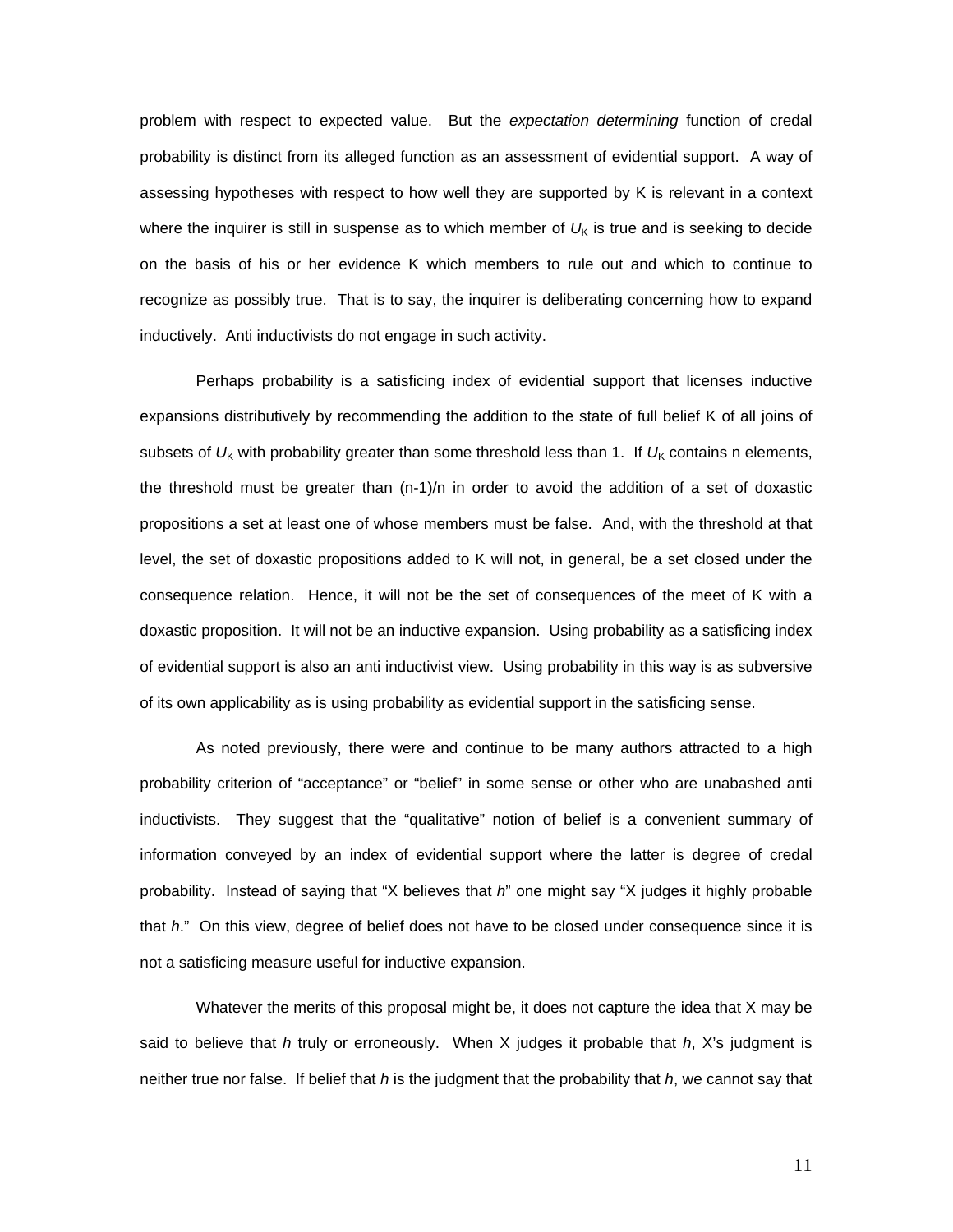X's belief that *h* is true or that it is false. It is a mere doxastic epiphenomenon. It would be best to do without it.

I do not mean to suggest that full belief is the only qualitative notion of belief of importance. X may be said to believe that *h* if and only if X believes that *h* to a positive degree (in the satisficing sense). In another sense, X believes that *h* if and only if X believes that *h* to sufficiently high degree in a satisficing sense to warrant coming to full belief that *h*. In this second sense, the high degree of belief relative to K is regarded as sufficiently high to justify changing one's mind and coming to full belief that *h*. So belief that *h* in the sense in which it is a codeword for sufficiently high degree of belief relative to K is significant because it warrants a change in state of full belief by inductive expansion. Recognizing such warrants is a hallmark of inductivism. Anti inductivists who do not acknowledge genuinely ampliative inductive expansion have tended to engage in a kind of conceptual bad music of the sort that the arch anti inductivist, Rudolf Carnap, charged Heidegger with composing. They seek to exploit the ideas of inductivism while denying its legitimacy. To do so, they engage in conceptual manipulation that is profoundly confusing.

#### **5. Evidential support in the maximizing sense.**

In choosing among answers to a question, we are often advised to choose the one that is best supported by the evidence. If the choice of a potential answer is a decision problem, the best answer is the one that optimally promotes the goals of the inquiry. The goals of inquiry may be as diverse as the inquiries themselves. But they may share certain features in common. I assume that the goals ought to share in common that they are multidimensional. On the one hand, an inquirer ought to seek to avoid error in inductive expansion. On the other hand, an inquirer ought to seek to obtain information of value relevant to answer the question under investigation.

If an inquirer were concerned solely to avoid error, a best answer to the question under investigation would be one that minimizes probability that the inductive expansion will import false belief – i.e., that maximizes the probability that the inductive expansion is true. In that case,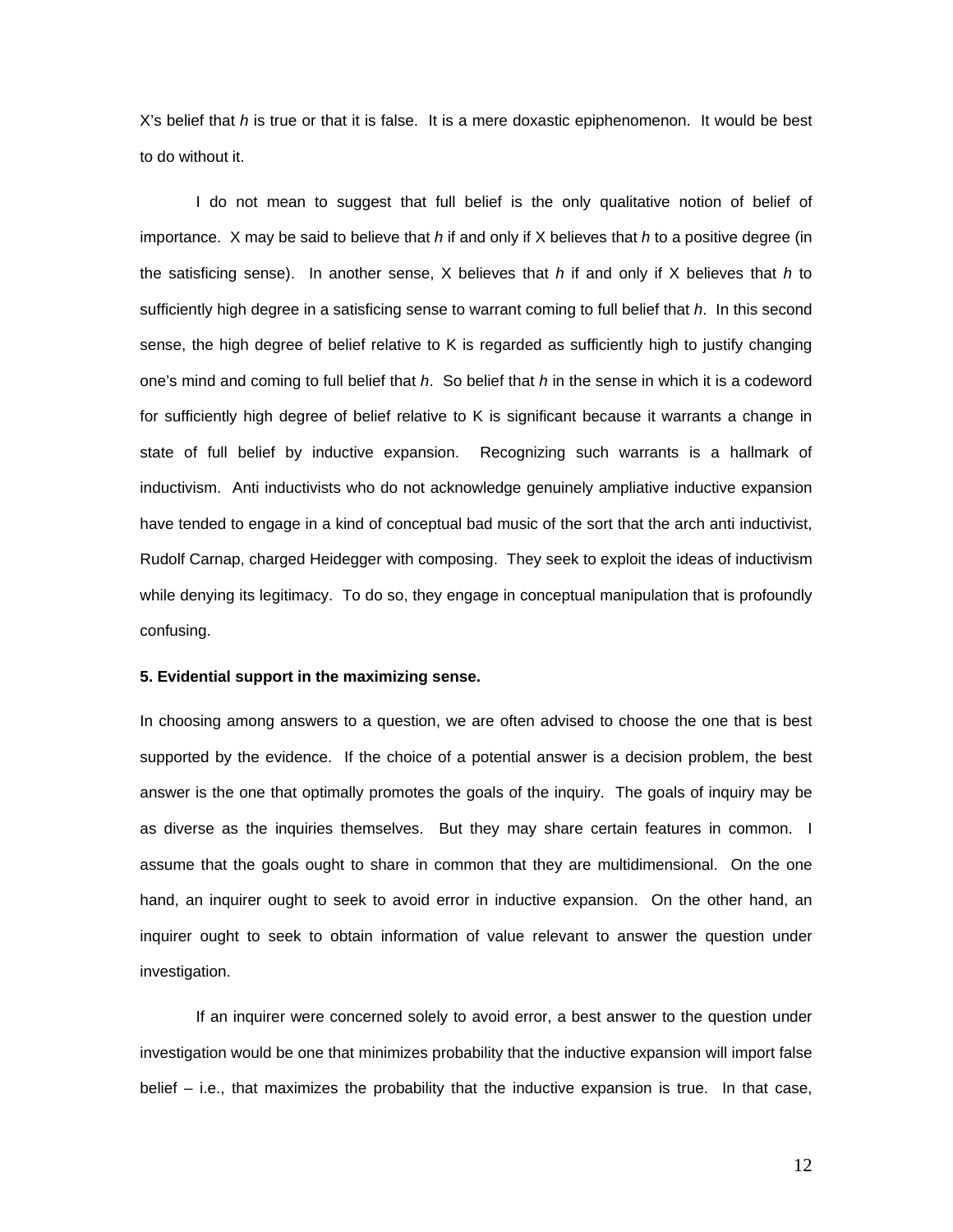probability would be evidential support in the maximizing sense. If the considerations adduced against doing so are well taken, then we also have a good reason to reject the view that avoiding error is the sole aim common to all properly chosen inductive expansions.

To avoid the result, account should be taken of other risk-of-error inducing desiderata that should be balanced with avoidance of error. In extremely idealized circumstances, the trade off can be represented as a utility function for the possible outcomes of expanding K according to one of the "cognitive options". Each of these options can be evaluated with respect to expected utility. The inquirer ought then to restrict his choice of an expansion strategy to one that maximizes expected utility.

In this way, the measure of expected (epistemic) utility is the measure of evidential support in the maximizing sense.

#### **5. Information and Informational Value**

Before characterizing expected epistemic utility further, attention should be paid to the desideratum other than avoidance of error that provides a legitimate incentive to risk error. We may look at the desideratum in one of two ways:

- 1. The desideratum may be recommended as the sole desideratum that ought to be pursued in making the choice. Explanatory value, simplicity, easiness and many other such notions have been touted as such desiderata.
- 2. The desideratum may be urged to be one of two desiderata the other being avoidance of error – that should be balanced against one another. This is the view I shall eventually defend.

Advocates of these views are not always clear as to the scope of their recommendation. Is the evaluation with respect to one of these desiderata to apply exclusively to the elements of  $U_K$  or should it be extended to the entire algebra  $\Delta$  of potential answers?

If the former reading is correct, then no answer is given to the question of how to decide when two or more elements of  $U<sub>K</sub>$  are optimal with respect to the recommended desideratum.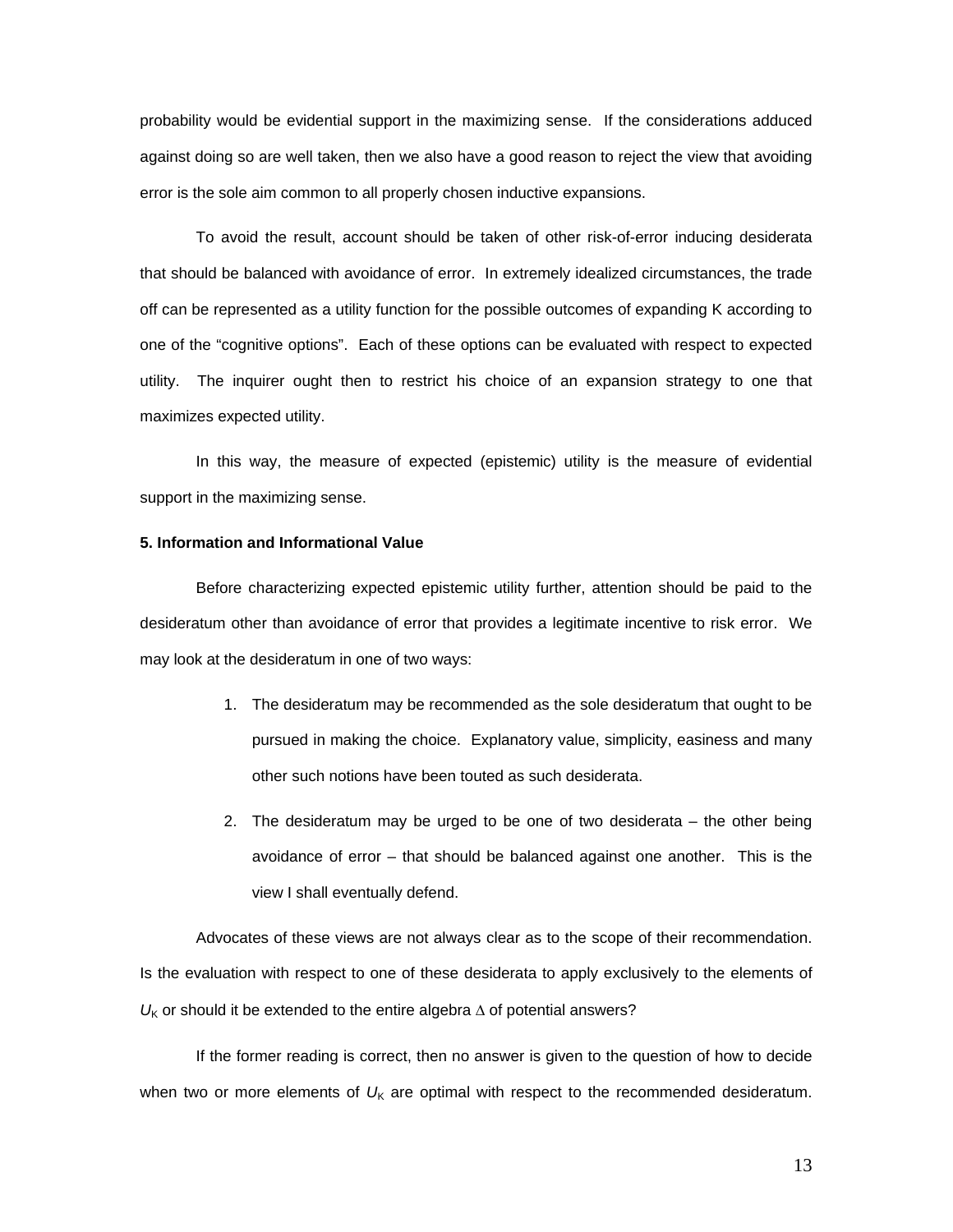One cannot recommend suspension of judgment as a tiebreaker in such cases because there is no basis for suggesting that suspension of judgment between all optimal elements of  $U<sub>K</sub>$  is optimal. In order for tie breaking in this fashion to be rationally admissible, surely this condition ought to be met.

According to view (2), all elements of the algebra  $\Delta$  generated by  $U_K$  are capable of being evaluated with respect to avoidance of error. If there is to be a trade off between avoidance or error and the new desideratum, the evaluation with respect to the second desideratum should be extended to elements of Δ as well.

Potential answers that are more specific, rule out more elements of  $U_{\rm K}$ , relieve doubt more or carry more *information* relative to K partially orders the elements of Δ with respect to the information carried or with respect to the strength or specificity of the answer. *h* is stronger than *g* given K if and only if *g* is a consequence of K∧*h* but h is not a consequence of K∧*g*.

According to this partial ordering, the elements of  $U_K$  are non comparable. But the elements of  $U_K$  may be completely ordered with respect to simplicity, explanatory power or the like. Although joins of subsets of  $U_K$  are sometimes compared in such an ordering, there is by no means complete unanimity as to whether weaker hypotheses are more or less explanatory than the alternatives that entail them or whether suspending judgment between two or more elements of  $U_K$  is simpler or more complex than the alternatives themselves.

We do not need to settle such questions. We are looking for a weak ordering of the elements of  $\Delta$  or, even better a real valued utility function that is faithful to that ordering. To achieve this, the evaluation of the elements of  $U_K$  is used to develop a measure *Cont*(x) = 1 –  $M(x)$  defined over the elements of  $U_K$ . This function represents the assessment of simplicity, explanatory power or whatever is taken to be the concern of the inquirer. This assessment is extended to the entire domain Δ by taking *M* to be a probability measure. The extension respects the evaluation of the elements of  $\Delta$  as carrying more or less information. But the appeal to the evaluation of the elements of  $U_K$  with respect to the interest in simplicity, explanatory power or whatever yields an integrated single weak ordering or, indeed, into a single quantitative measure.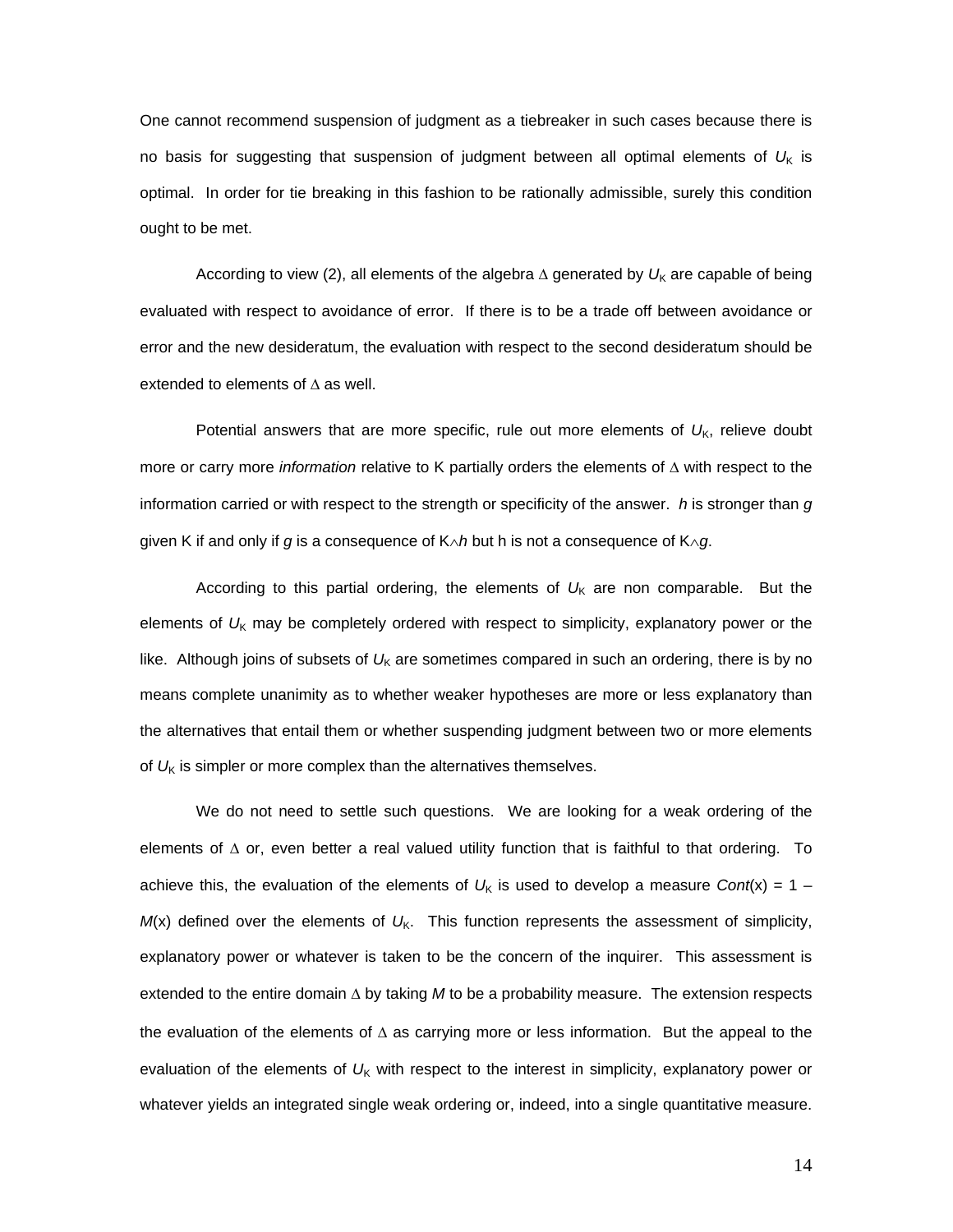I call the resulting weak ordering of or measure for Δ an assessment of *informational value*. [13](#page-14-0) My preferred way of doing this (see footnote 3) is to represent the weak ordering by a measure of *undamped informational value Cont*(h) = 1-*M*(h) where *M* is an unconditional probability over Δ.

In contrast to the views of Popper, Carnap and Bar Hillel, the probability *M* that defines the measure *Cont* representing undamped informational value is not in general the same probability measure representing the inquirer's credal probability judgments used in determining expected values. (Levi, "Information and Inference", 1967). The credal probability *Q* is expectation-determining and in this sense characterizes degrees of belief. The *M*-function does not represent degrees of belief. It is *informational-value* determining.

On the account I have just given, no commitment has been made as to what aspects of the strongest K-consistent potential answers in  $U<sub>K</sub>$  are evaluated by the *Cont*-function. It could be explanatory power in some sense or other, simplicity in some sense or other, congeniality with some theological, ideological or political agenda. An inquirer may be conflicted between several different desiderata of this kind. If the inquirer is able to do so to his or her satisfaction, the conflict may be resolved by adopting a utility function that is a weighted average of the competing desiderata. If no such resolution is endorsed, the inquirer should remain in doubt as to which potential resolution (as represented by a weighted average) to adopt. Hence, his assessments of the informational value of elements of  $U_K$  will be represented by a set of *Cont*-functions. [I require that the set be convex but I shall not elaborate on this point here.] Each such *permissible Cont*function can be extended to a function over  $\Delta$  in the manner indicated before.

Let us now return to the consideration of thesis (1). According to (1), informational value is the sole desideratum. This leads to the dubious recommendation that inquirers contradict

<span id="page-14-0"></span><sup>3</sup> A few assumptions are needed to make this work. *Weak Positive Monotonicity* states that rejecting an element of the ultimate partition never decreases the informational value of a potential answer. *Constant Marginal Increment in Informational Value of Rejection* states that the increment in informational value afforded by rejecting element x of *U<sub>K</sub>* is the same regardless of which and how many other elements of  $U_K$  are rejected. if h is more informative than g, h carries at least as much informational value as g. If we assume that any numerical evaluation of informational value is normalizable so that it can be restricted to values between 0 and 1, a representation of informational value is unique up to a positive affine transformation of *Cont*(h) = 1 –*M*(h) where *M* is an unconditional probability defined for elements of Δ. See "Information and Inference" from 1967 reissued in Levi (1983) ch.5 and Levi, (2004 3.2).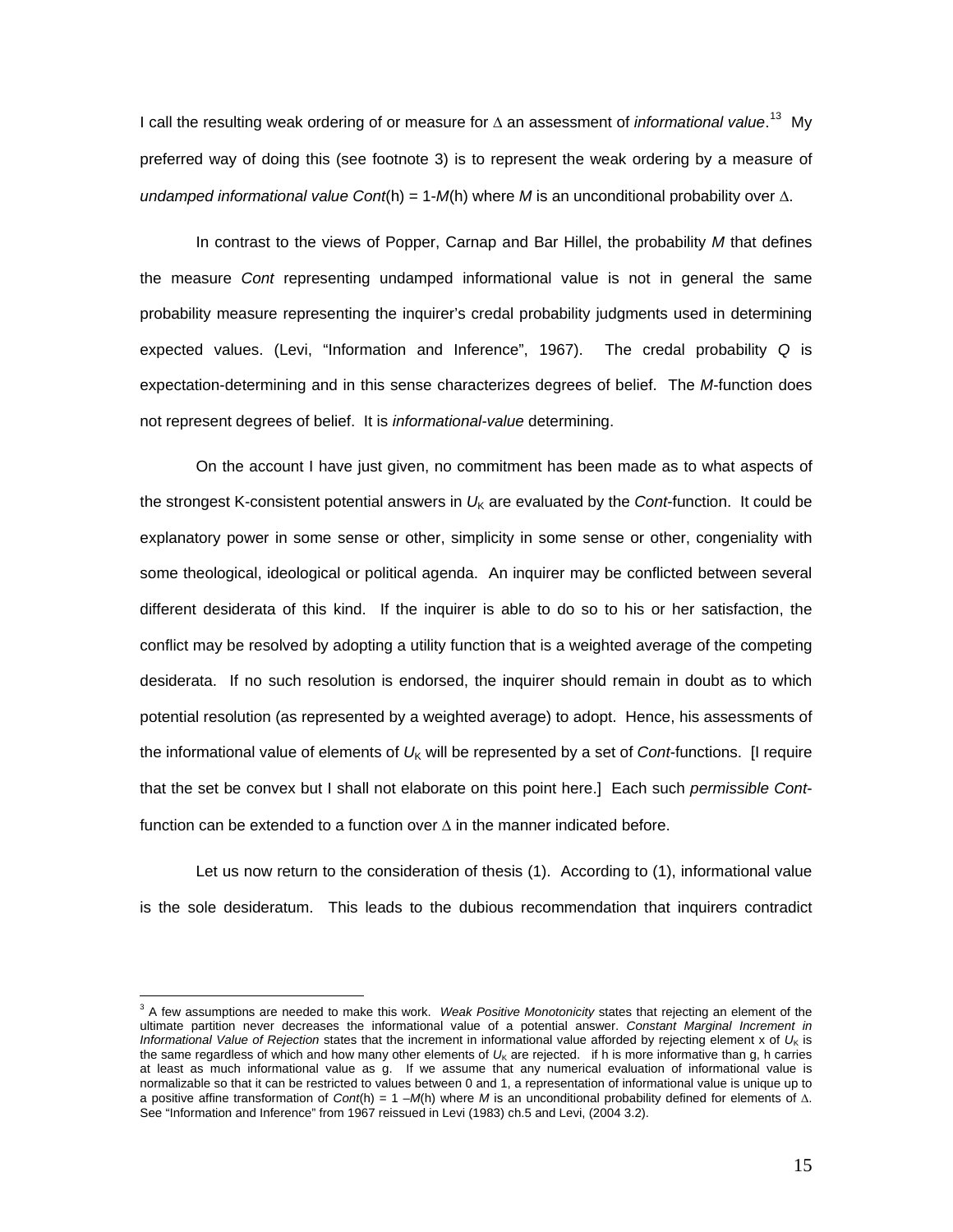themselves for, in that way, informational value will be maximized regardless of what *Cont*functions or *M*-functions are permissible.

I conjecture that those advocates of "inference to the best explanation" and cognate views mean to disregard expansion into inconsistency for some reason or other. Doing so lands them in more hot water. They must then choose an element of  $U_K$ . There can be no room for suspense between two or more elements of  $U_K$  carrying maximum informational value (explanatory value or what have you). The damped informational value must be less than the damped informational values carried by the elements of  $U_K$ . So for this view to work, there must be a unique element of  $U_K$  carrying maximum informational value.

Fans of so called "inference to the best explanation" often bolster their view by shifting in the direction of thesis (2). Simplicity (or explanatory power or whatever) is taken to be *sigillum vera*. On the assumption that the simplicity ordering ranks elements of  $U_K$ , this view implies that for x and y that are elements of  $U_K$ ,  $Q(x) \ge Q(y)$  if and only if *Cont*(x)  $\ge$  *Cont*(y) if and only if  $M(y) \ge$  $M(x)$ . Thus, maximizing informational value among the elements of  $U<sub>K</sub>$  is maximizing probability among them so that someone seeking a simple hypothesis could also be concerned with acquiring true beliefs (avoiding error). This is not quite what thesis (2) asserts as we shall see but it is a gesture in that direction that is often taken as enough to secure fealty to the idea that we seek to avoid error in fixing belief.

It is but a gesture and not a very convincing one.

For starters, why should anyone think that the ranking of  $U_K$  with respect to simplicity or whatever agrees with the ranking of  $U_K$  with respect to probability of truth?

If probability is taken to be statistical probability or chance, the truth or falsity of the claim depends upon nature acquiescing to our assessments of simplicity being correlated with probability. I suppose there may be cases where this is true but they will be matched by cases where the claim is false.

If probability is taken to be personal or credal probability, urging individuals to conform to its dictates seems more akin to fatuous optimism than to reason and, indeed, to *a priori* reason as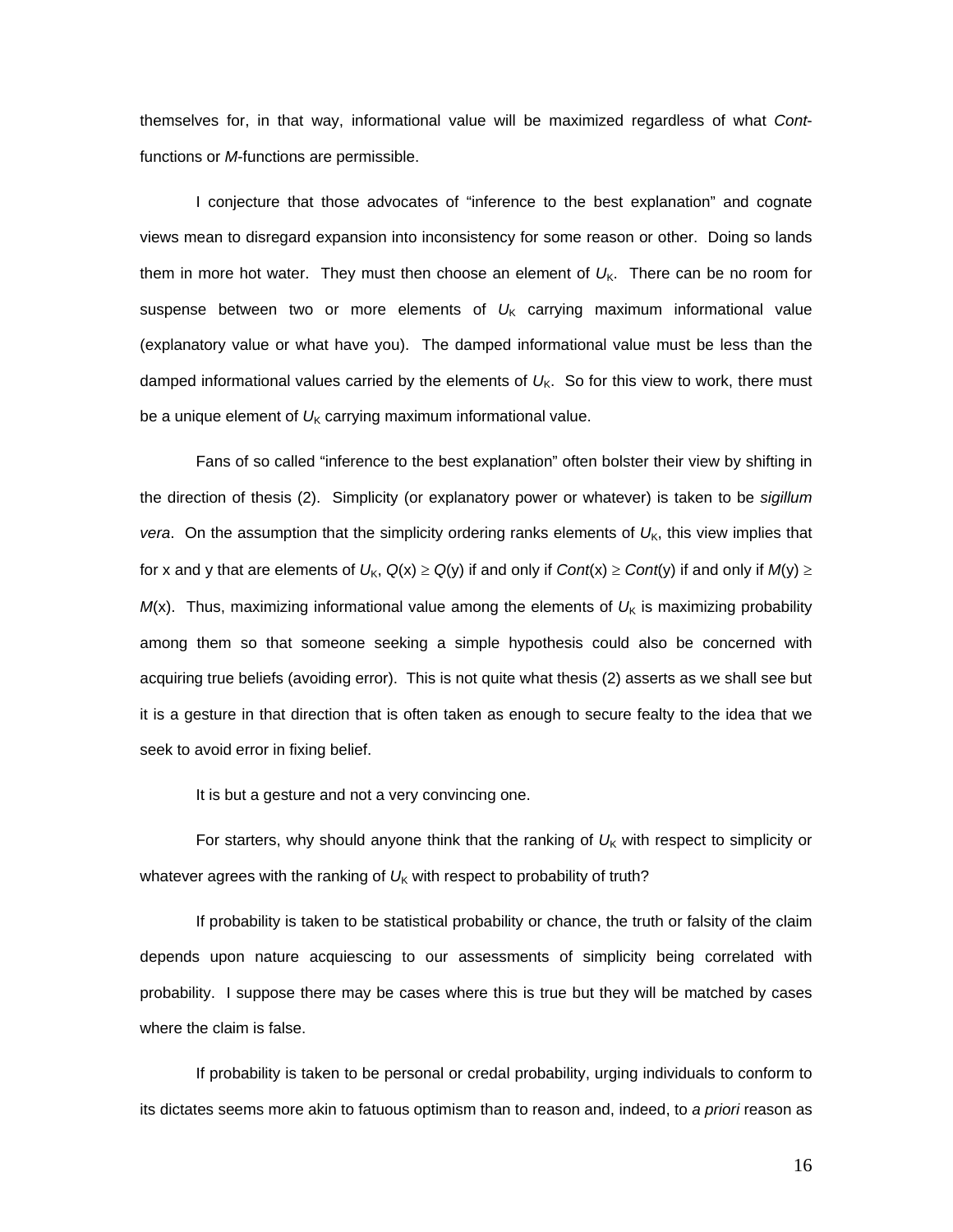some have asserted. Charles Peirce pointed out that Mill's Uniformity of Nature principle is false. Nature is uniform in some respects but not in others. To think of simplicity as the mark of truth or likelihood of truth is no better.

In any case, the question arises: what should one do when two or more elements of  $U<sub>K</sub>$ are both simplest elements of  $U_K$ ? Suspending judgment between them minimizes risk of error. But it incurs a loss in informational value. An answer grounded on a conception of the aims of inquiry is called for. None is given.

I conclude that the risk inducing desideratum, whatever it is, should not be the sole desideratum being promoted in inductive expansion. I also suggest that postulating principles of reason proclaiming that hypotheses that are attractive according to the desideratum are more likely to be true are, as a general rule, unacceptable.

#### **6.Seeking new, error free and valuable information.**

 $\overline{a}$ 

Given K and  $U_{k}$ , the cognitive options are the several expansion strategies. Throughout this discussion,  $U_K$  will be assumed to be finite. Infinite cases are discussed in Levi, 2004.

On the assumption that the goal to be attained is to add new information that is (1) error free and (2) is of value, the expansion strategy that recommends suspending judgment between the elements of  $R^c$  or equivalently rejecting the elements of  $R$  where  $R$  is a subset of  $U_K$  has a payoff <T( $R^c$ ,t), Cont( $R^c$ )> if the true element of  $U_K$  is in  $R^c$  and <T( $R^c$ ,f), *Cont*( $R^c$ )> if the true element of  $U_K$  is in *R*.  $T(R^c,x) = 1$  (0) when  $x = t$  (f). The utility of this payoff is  $\alpha T(R^c) + (1-t)^2$  $\alpha$ )*Cont*( $R^c$ ) where 0 ≤  $\alpha$  ≤ 1.<sup>[14](#page-16-0)</sup>

If we also assume that no payoff for any option that imports error is assigned greater utility by the aggregate or compromise utility than the payoff for any option that avoids error,  $\alpha$ cannot be less than 0.5. The compromise utility function can be converted into any positive

<span id="page-16-0"></span><sup>&</sup>lt;sup>14</sup> That a potential compromise between two conflicting desiderata representable as von Neumann Morgenstern utilities over the mixture set of the set of available options ought itself to be a von Neumann Morgenstern utility together with the requirement that all shared (paretian) agreements between the two desiderata should preserved in the potential compromise argues for this weighted average condition.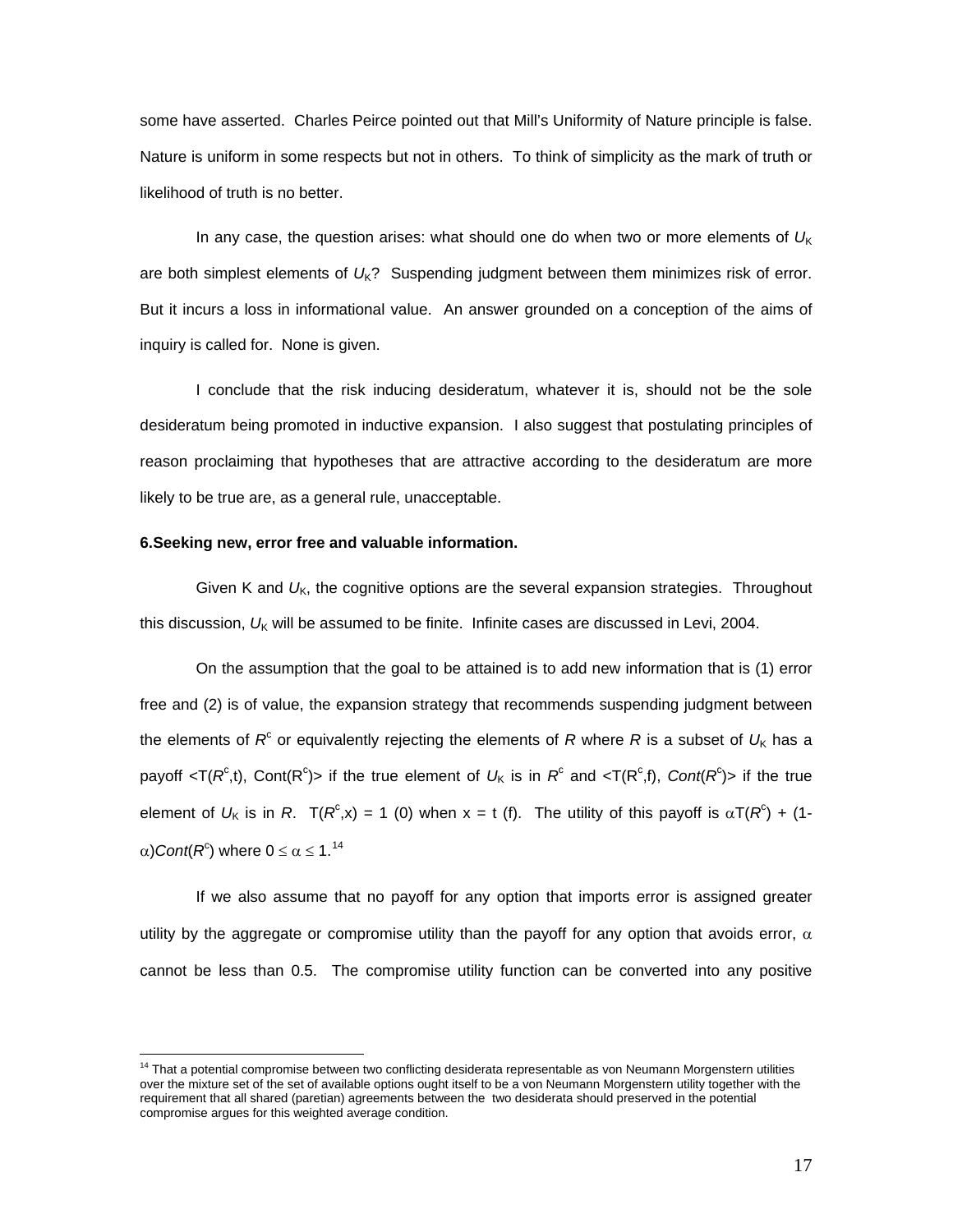transformation without altering any conclusions to be recommended. The following is a useful transformation.  $T(R^c, x) - qM(R^c)$  where  $q = (1 - \alpha)/\alpha$  ranges from 0 to 1.

The expected epistemic utility of rejecting the elements of *R* (i.e., expanding K by adding all the consequences of  $\mathsf{K}{\wedge}\mathsf{R}^\mathsf{c}$ ) is then

 $Q(R^c) - qM(R^c) = EV(R^c)$ 

According to the idea posed previously,  $EV(R^c)$  should be the evidential support in the maximizing sense for the potential answer  $R^c$  provided by K given the demands for information imposed by  $U_K$  and *Cont*, the assessment of risk of error provided by  $Q$ , and the degree of boldness exercised by the inquirer in reaching a balance between avoiding error and acquiring new information of value.

When is  $EV(R^c)$  a maximum?  $EV(R^c) = \sum_{x \in R^c}[Q(x) - qM(x)]$ . For finite  $U_K$ , the maximum will be reached when every x in  $R^c$  is such that  $Q(x) - qM(x)$  is non negative and all x in  $U_K$  such that  $Q(x) - qM(x)$  that are positive are in  $R^c$ . If there elements of  $U_K$  such that  $Q(x) - qM(x) = 0$ , several sets R<sup>c</sup> can carry maximum EV value. I have long advocated breaking ties for optimality by choosing the largest optimal set.  $Q(x) - qM(x) \ge 0$  for all x in this  $R^c$ .

*Inductive Rejection Rule* 

Element y in  $U_K$  is rejected (is in *R*) if and only if  $Q(y) < qM(y)$ .

*Inductive Expansion Rule*

Expand K by adding  $R^c$  obtained by the inductive rejection rule.

*Before inductive expansion*, X's belief state is K and X is committed to fully believing all consequences of K.

*After expansion*, X's belief state is  $K \wedge R^c$  and X is committed to believing all consequences of this expanded belief state.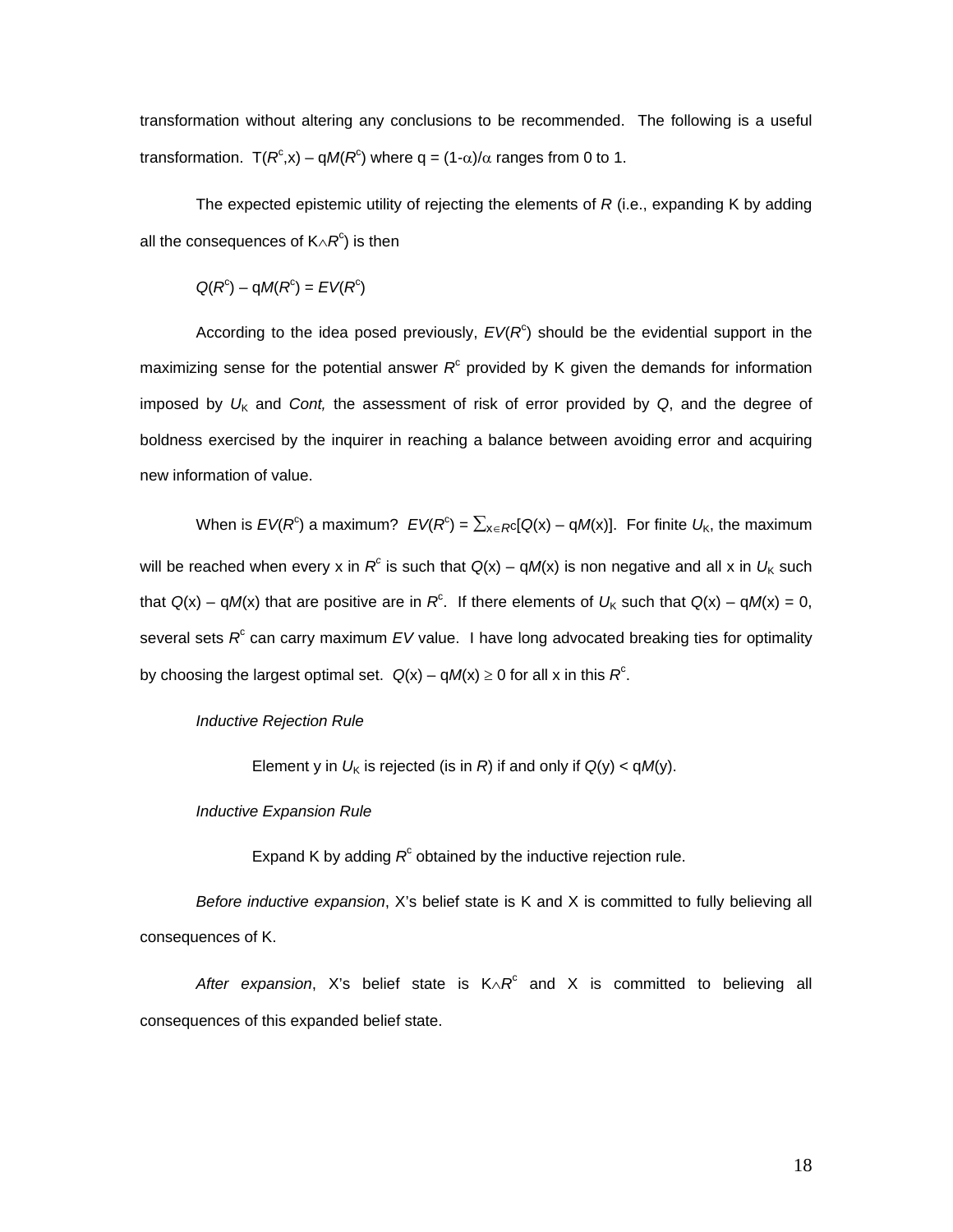# **7. Is the difference between a posterior and a prior probability a maximizing index of evidential support?**

It is clear that this measure of evidential support in the maximizing sense is not probability. But it bears a formal resemblance to one of a family of measures that many Bayesians are prepared to endorse.

To explain let us subscript the current credal probability with the state of full belief K that supports it so that the function is  $Q_K$ . Let K<sup>\*</sup> be a state of full belief such that K = K<sup>\*</sup>∧E = K<sup>\*+</sup><sub>E</sub> – i.e., K is an expansion of K\* by adding E (consistent with K\*) and the consequences of doing so. Finally, let  $Q_K(H/F) = Q_{K^*}(H/F \wedge E)$ .  $Q_{K^*}$  is the prior probability and  $Q_K$  is the posterior probability.<sup>[15](#page-18-0)</sup>

Many Bayesians have adopted  $Q_K(H) - Q_{K^*}(H)$  as a measure of confirmation or evidential support. When this difference is positive, E positively confirms or supports H (E is positively relevant to H). Similar conditions obtain *mutatis mutandis* for 0 and negative differences.

Formally the Bayesian formula and the EV-function are both differences between two distinct probability functions. The EV-function modifies the difference by the insertion of a "boldness" parameter q; but many of the formal properties of the two functions are similar.

However, not only are the intended interpretations different. So are some of the formal properties. In the EV-function, the second term is the informational value determining probability. It represents the assessment of informational value that takes into account the relative informational values of the elements of  $U_K$  and their Boolean combinations.

In the difference between the posterior and prior function, the prior function is defined over a larger domain of possibilities than the posterior function  $Q_K$  is. The ultimate partition  $U_K$ relative to K could be a subset of some partition  $U_{K^*}$  relative to K<sup>\*</sup>. Consequently there could be a pair of propositions H and H' whose equivalence is not entailed by K\* but is entailed by K. Hence  $Q_K(H) - Q_{K^*}(H)$  need not equal  $Q_K(H') - Q_{K^*}(H')$  even though the expansion of K by H and the expansion of K by H' are the same expansion. Using the difference between the posterior and

<span id="page-18-0"></span><sup>&</sup>lt;sup>15</sup> There are many "prior" states of full belief K<sup>\*</sup> and potential states E that could qualify for use in characterizing the prior probability  $Q_{K^*}$ . The difficulties raised here apply to all of them so that there is little need to investigate the merits of rival proposals as long as the conditions in the text are satisfied.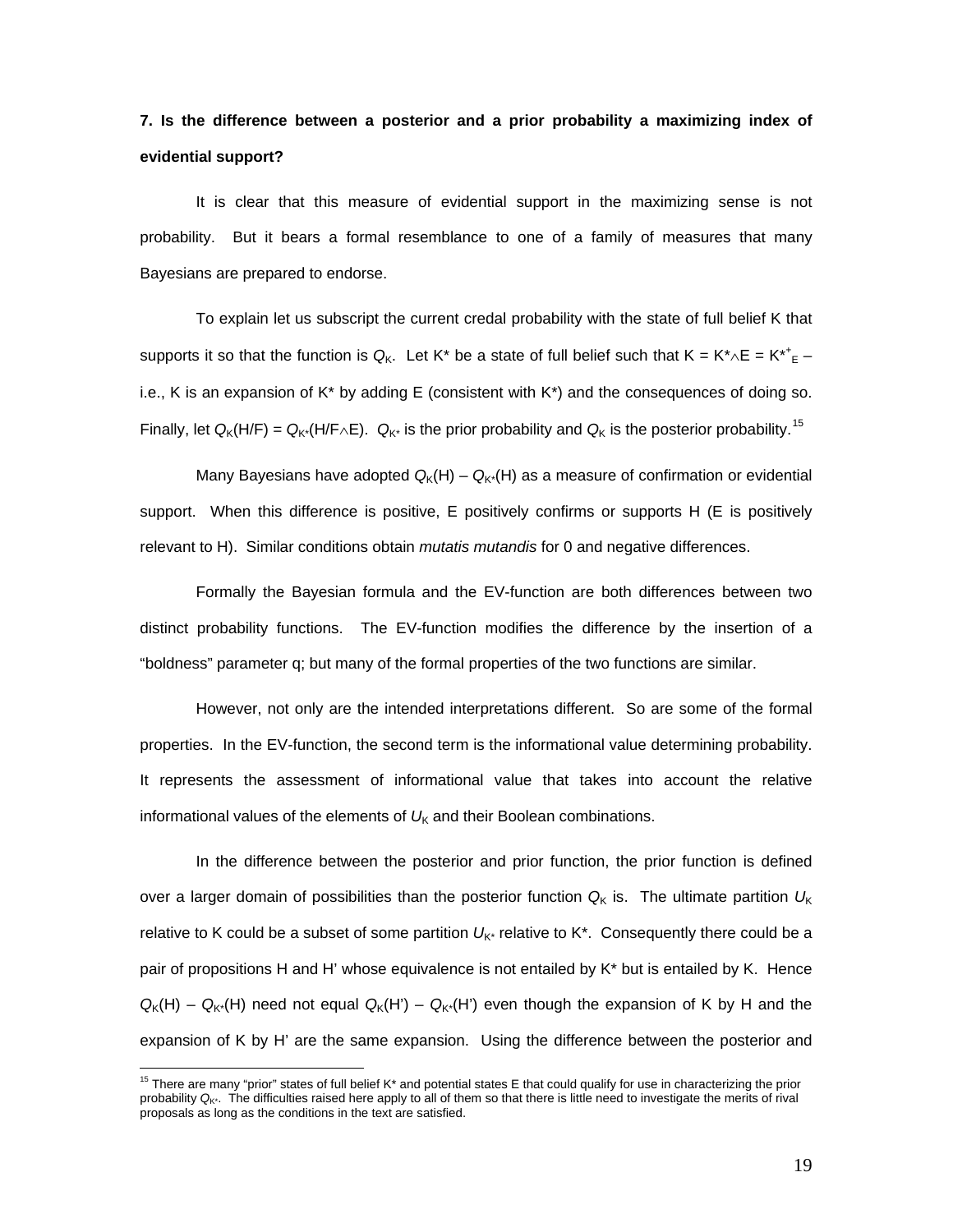the prior assigns at least two distinct degrees of evidential support to the same inductive expansion in such cases. In contexts where the concern is the evaluation of inductive expansion strategies from K, this ambiguity cannot be acceptable. No such ambiguity plagues the EV-function<sup>[16](#page-19-0)</sup>

To be sure, when an investigator X in state of full belief  $K^*$  is designing an experiment that may yield by *routine* expansion one of a range of items of information or "data points" including E, X may want to know whether the outcome of the experiment will be probabilistically relevant to elements of an ultimate partition  $U_{K^*}$  that includes H. The difference between a posterior and a prior is an index of the probabilistic relevance of E to H.

But appraisals of potential data points with respect to probabilistic relevance are inappropriate as evaluations of the merits of potential inductive expansions aimed at answering a given question. EV-functions are better assessments of evidential support in the maximizing sense.

#### **8.Satisficing Measures of Evidential Support.**

 $\overline{a}$ 

The index  $q = (1-\alpha)/\alpha$  in the measure of inductive support in the maximizing sense takes values from 0 to 1 due to the restriction of  $\alpha$  to values in the interval [0.5,1]. As q increases, the weight attached to *Cont*(*h*) as compared to  $T(h,x)$  increases. When  $q = 0$ , *Cont*(*h*) is completely discounted. The inquirer is focused exclusively on avoidance of error. No element *h* of Δ consistent with K is rejected even if  $Q(h) = 0.17$  $Q(h) = 0.17$  When  $q = 0.5$ , the weight attached to *Cont(h)* is the maximum allowed. For this reason, the index q may be called the index of boldness.<sup>[18](#page-19-2)</sup>

Consider a state of full belief K, ultimate partition  $U_K$  and algebra of potential answers  $\Delta$ generated by *U*K, credal probability function and *Cont* function for Δ. For every consistent *h* in Δ, there is a unique value  $q(h)$  ( $0 \leq q(h) \leq 1$ ) for the index of boldness such that when EV is

<span id="page-19-0"></span> $16$  This ambiguity is related to the multiplicity of factorizations of the difference between a posterior and and prior into an ampliative and explicative component that emerged after Popper and Miller (1983) sought to argue for the impossibility of inductive probability. (Levi, 1984b.

<span id="page-19-1"></span><sup>&</sup>lt;sup>17</sup> On the other hand, if *h* is inconsistent with K so that  $Q(h) = 0$  and  $q = 0$ , the rule for Ties guarantees that *h* is rejected.

<span id="page-19-2"></span> $18$  I owe the use of this term to a suggestion made by R.C. Jeffrey. In Levi, 1967a, I used the less felicitous term "degree" of caution". q decreases with the increase in caution.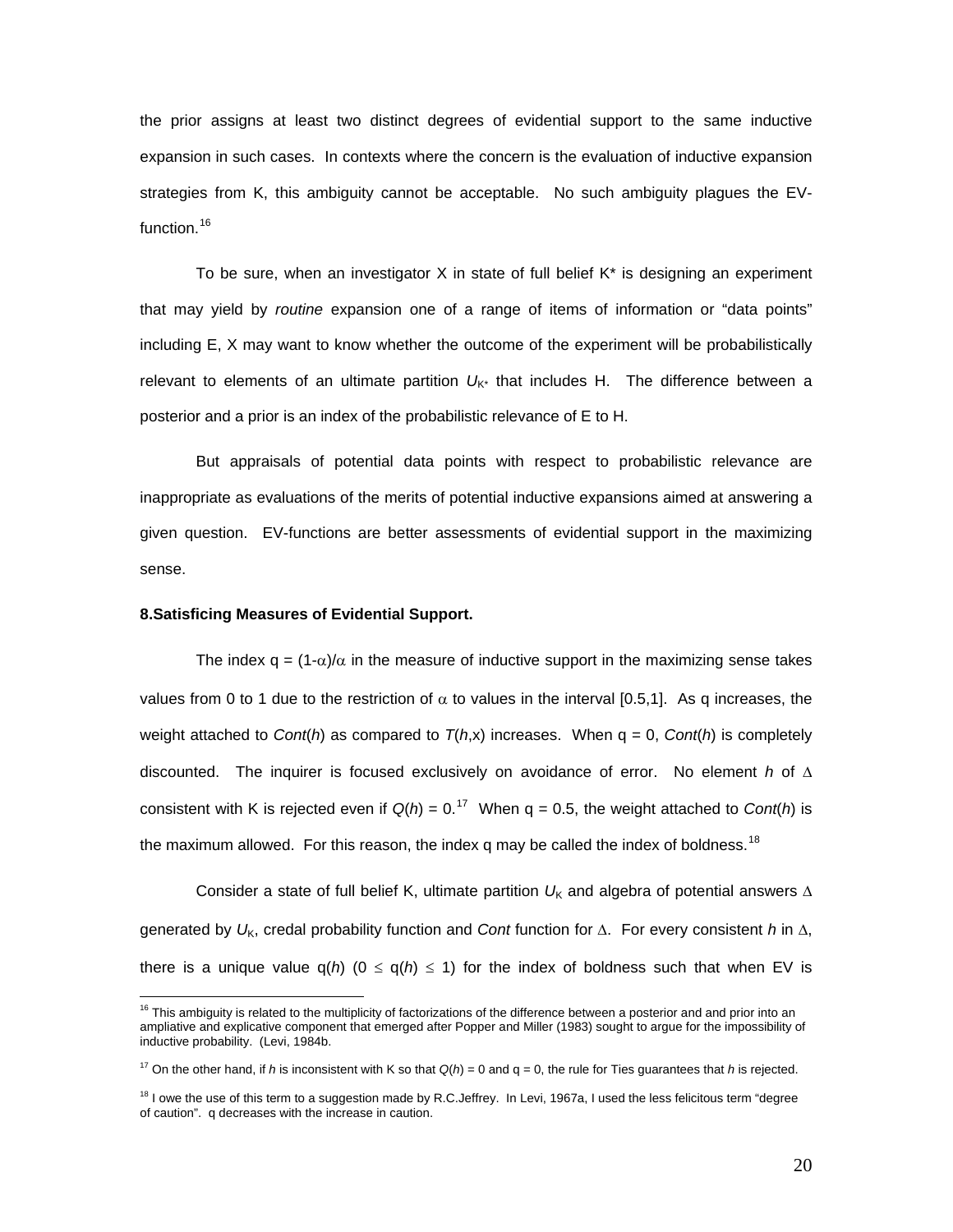maximized with an index of boldness  $q \leq q(h)$  and the Rule for Ties is deployed, h fails to be rejected and for all values of  $q > q(h)$  if there are any such values less than or equal to 1, h is rejected. For *h* in Δ inconsistent with K, *h* is rejected for every value of q in the closed interval from 0 and 1, so there is no value of q(*h*) in the permitted range. It is useful, however, to set q(*h*)  $= 0$  even though, in contrast to the case where  $q(h) = 0$  but *h* is consistent with K, *h* is rejected when  $q = 0$  as well as when  $q > 0$ .  $q(h)$  is the *degree of unrejectability* of *h* (relative to K,  $U_K$ ,  $Q$ and *M*).

If x is an element of  $U_{\rm K}$ , the degree of unrejectability  $q(x)$  is easily seen to be equal to the minimum of  $Q(x)/M(x)$  and 1. For values of  $q \le Q(x)/M(x) < 1$ , x fails to be rejected. For greater values of q, it is rejected. If  $Q(x)/M(x) \geq 1$ , x fails to be rejected for every value of q between 0 and 1 and  $q(x) = 1$ .

If h in  $\Delta$  is consistent with K, h is equivalent given K to a disjunction of elements of a subset  $||h||$  of  $U_K$ . It is rejected if and only if all elements of  $||h||$  are rejected. Hence,  $q(h)$  = max<sub>x∈*U*K</sub>[q(x)]. Moreover, there must be at least one element x of  $U_K$  for which q(x) = 1 and, hence, for any h, either  $q(h) = 1$  or  $q(-h) = 1$ . As before, in case *h* is inconsistent with K and  $||h||$ is therefore empty, we stipulate that  $q(h) = 0$ . These are formal properties of possibility measures according to Dubois and Prade (1992).

I have long contended that the degree of *dis*belief or *potential surprise* that *h*, d(*h*), increases with a decrease in its degree of unrejectability and may be conveniently represented by 1 – q(*h*). (Levi, 1967a). If the inquirer fixes a degree of boldness q for purposes of inductive expansion, an element of the ultimate partition is rejected if and only if  $d(x) = 1-q(x) = 1$  –  $Q(x)/M(x)$  is above the threshold 1 – q. All elements in  $||h||$  are rejected just in case the one with the smallest d-value is. Hence,  $d(h) = min_{x \in ||h||} [d(x)]$  and *h* will be rejected just in case this minimum is above 1-q.

Let 
$$
b(h) = d(-h)
$$
.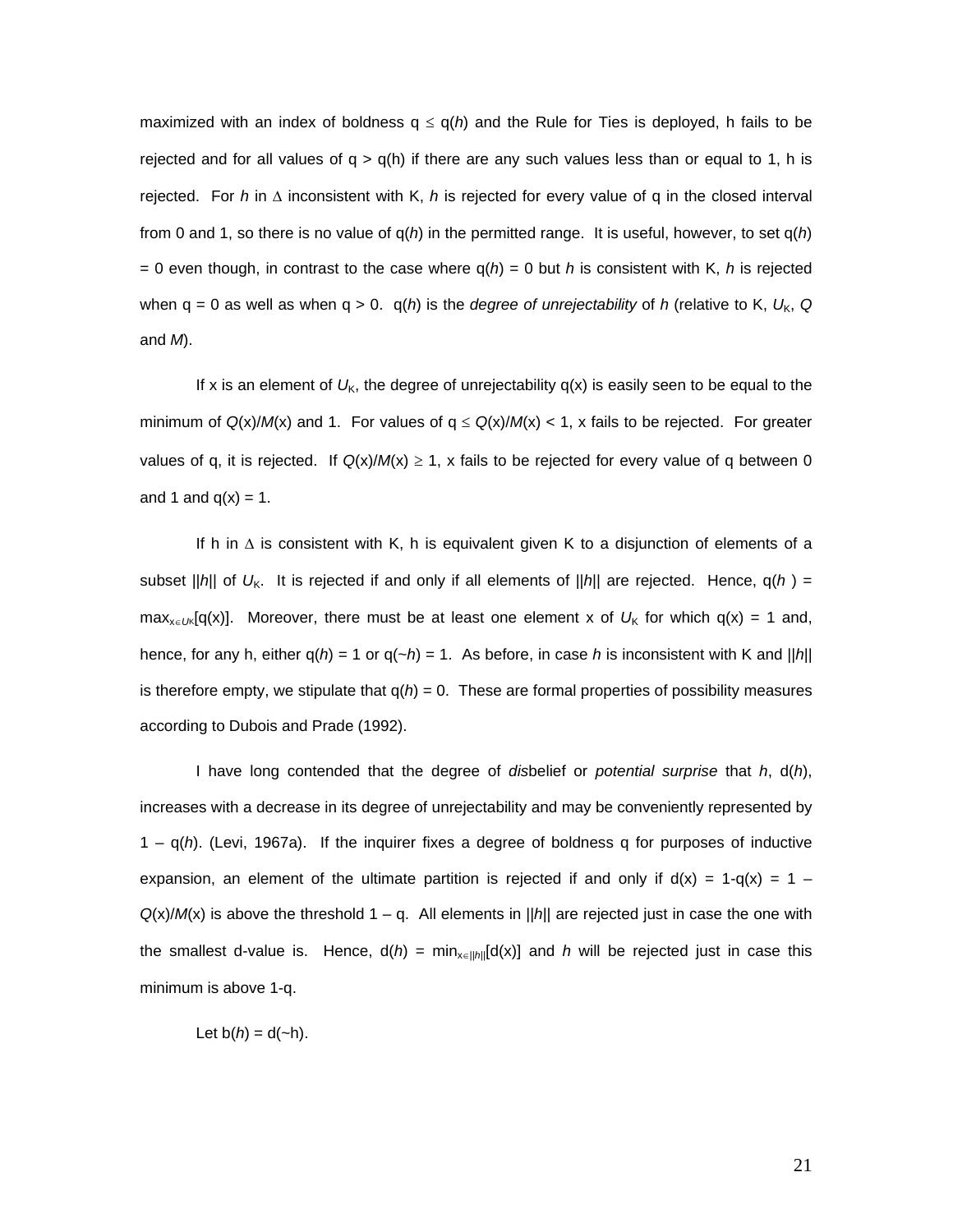Once the degree of boldness is specified, a threshold 1-q is determined such that *h* is a consequence of the recommended expansion of K if and only if  $b(h) \ge 1$ -q. It is demonstrable that the set of potential states in  $\Delta$  that meet this requirement constitute the consequences in  $\Delta$  of the recommended expansion of K. The b-function qualifies as a degree of belief function or evidential support function in the satisficing sense. Fixing the value of the boldness parameter q to be used to determine the recommended expansion is equivalent to specifying the threshold degree of belief such that all and only elements of Δ carrying degree of belief higher than that threshold are consequences of the recommended expansion.

Prior to inductive expansion relative to K,  $U_K$ , Q and M, the b-function (or the d-function, or the q-function) may be used to appraise the status of elements of  $\Delta$  as candidates for admission into the expanded state of full belief. Once the degree of boldness is fixed and a decision is taken, the inquirer is committed to becoming absolutely certain of the truth of the propositions initially assigned degrees of belief short of the maximum.<sup>[19](#page-21-0)</sup>

If the inquirer is not allowed to engage in inductive expansion as a matter of principle, the appraisals in terms of d-functions, b-functions and q-functions would serve no useful purpose. Indeed, this is true of any candidate measure of degree of belief in the satisficing sense.

Many authors are interested in characterizing a "qualitative" notion of belief that is not equivalent to full belief. Wolfgang Spohn, for example, introduces a notion of plain belief as belief to a positive degree. (Spohn, 1990, 149, 150-1.) Such a notion makes eminently good sense according to the account I favor. Plain beliefs are elements of Δ that would be added to K were the inquirer maximally bold – i.e., were the inquirer to adopt  $q = 1$ . Elements of  $\Delta$  that cannot be added to K even when  $q = 1$  cannot be added to K under any circumstances as long as K,  $U_{\rm K}$ , Q and *M* are held fixed.

<span id="page-21-0"></span><sup>&</sup>lt;sup>19</sup> For this reason, the inquirer can iterate the operation of inductive expansion on the truncation of  $U<sub>K</sub>$  resulting from rejecting elements of this partition with boldness q. The credal probability and *M*-functions can be updated and rejections using the same level of boldness q applied once more. The process can be iterated until no further rejections are achieved. As long as the ultimate partition initially used is finite, a fixed point will be achieved. We may look on the entire process as a single inductive expansion according to a stable inductive expansion rule with boldness q. New functions q(h), d(h) and b(h) can be defined for such a stable inductive expansion rule. (Levi, 1967a , 1980a, 1996, 2004.) Stable inductive expansions form the basis for the account of inductive expansion I offer for cases where the ultimate partition is infinite.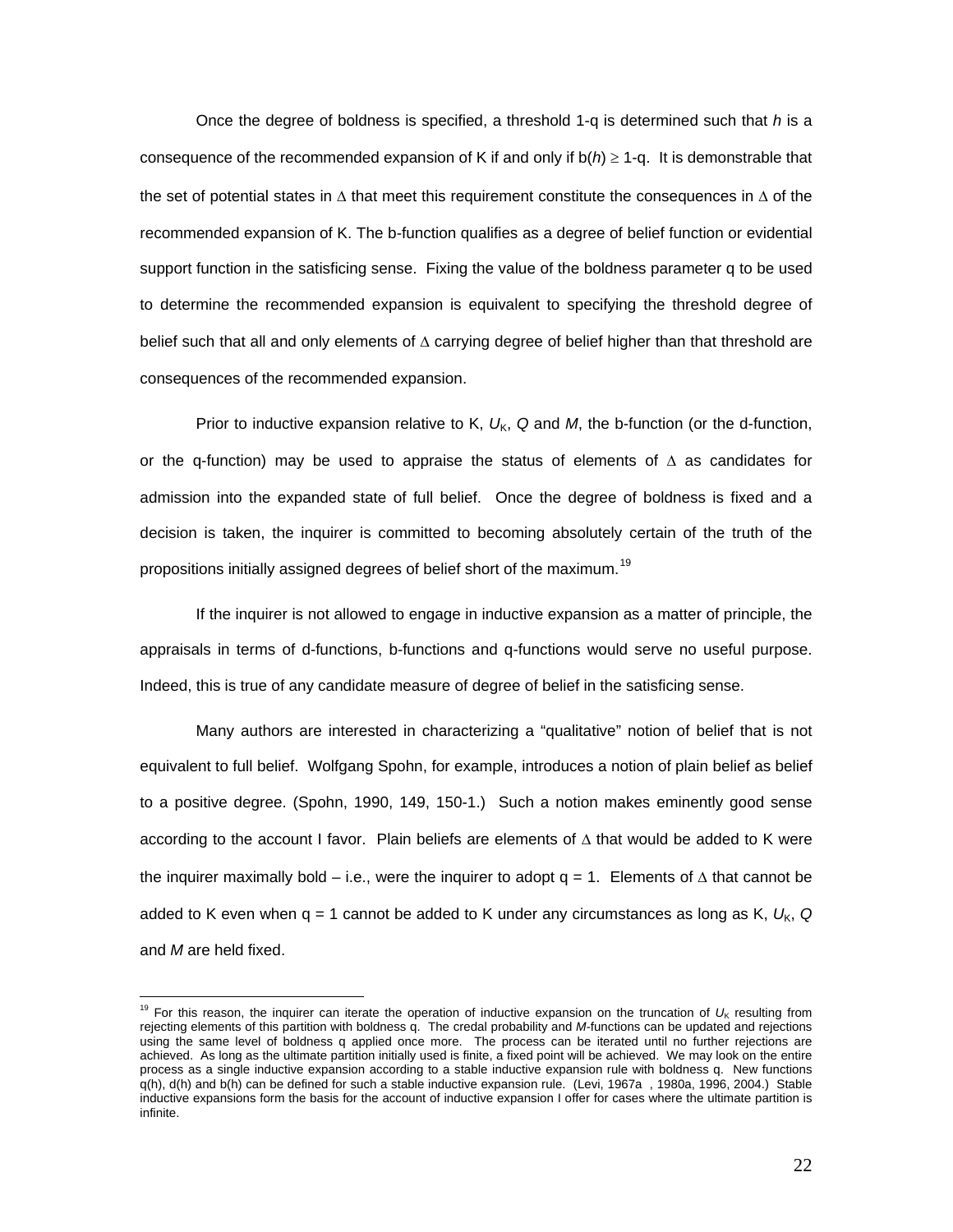The set of plain beliefs  $PB<sub>1</sub>$  relative to K constitutes an expansion of K. This expansion is closed under consequence as is every coherent expansion of K. The set of plain beliefs is either error free (true) or false. However, from the point of view of the inquirer prior to expansion, the expansion is not judged error free or erroneous. So the inquirer cannot claim to have judged truth rightly or wrongly in terms of his or her beliefs. No risk of error is incurred. No erstwhile serious possibilities have been eliminated. Nor have the credal probability judgments over elements of  $\Delta$ been altered. Nonetheless, there is an important relation between plain belief and full belief. If X plainly believes that *h* when X's state of full belief is K without fully believing that *h* and exercises maximum boldness to *change* X's state of full belief K by inductive expansion, X should add expand K so that *h* becomes one of the consequences.

We can consider sets of sentences  $PB<sub>a</sub>$  consisting of all doxastic propositions that carry degree of belief greater than  $1 - q$  for any value of q from 0 to 1. These too will characterize a conception of qualitative belief where the set of beliefs is closed under consequence. These are the sentences that would be added if the degree of boldness q were exercised. When the state of full belief is K, they are not fully believed but only believed to a degree greater than  $1 - q$ .

There are thus many conceptions of qualitative belief that differ from full belief. The full beliefs in K are the elements of PB<sub>0</sub> – i.e., the elements of  $\Delta$  consistent with K that fail to be rejected when  $q = 0$ . These are, of course, the elements of  $\Delta$  consistent with K.

Thus, the elements of  $\Delta$  consistent with K are ranked with respect to how bold the inquirer needs to be (given K,  $U_K$ , Q and M) in order to believe them in some qualitative sense. But the ranking has no significant application except in the context of evaluating inductive expansions aimed at changing states of full belief. If inductive expansion is never legitimate, as many authors seem to think, the ranking itself is useless.

L.J. Cohen (1977) has contended that degree of belief measures similar to the one I have just proposed is a measure of Baconian probability in contrast to the Pascalian probability structured according to finitely and possibly countably additive measures of mathematical probability. I think Cohen is right to maintain that d-functions have as much legitimate claim (but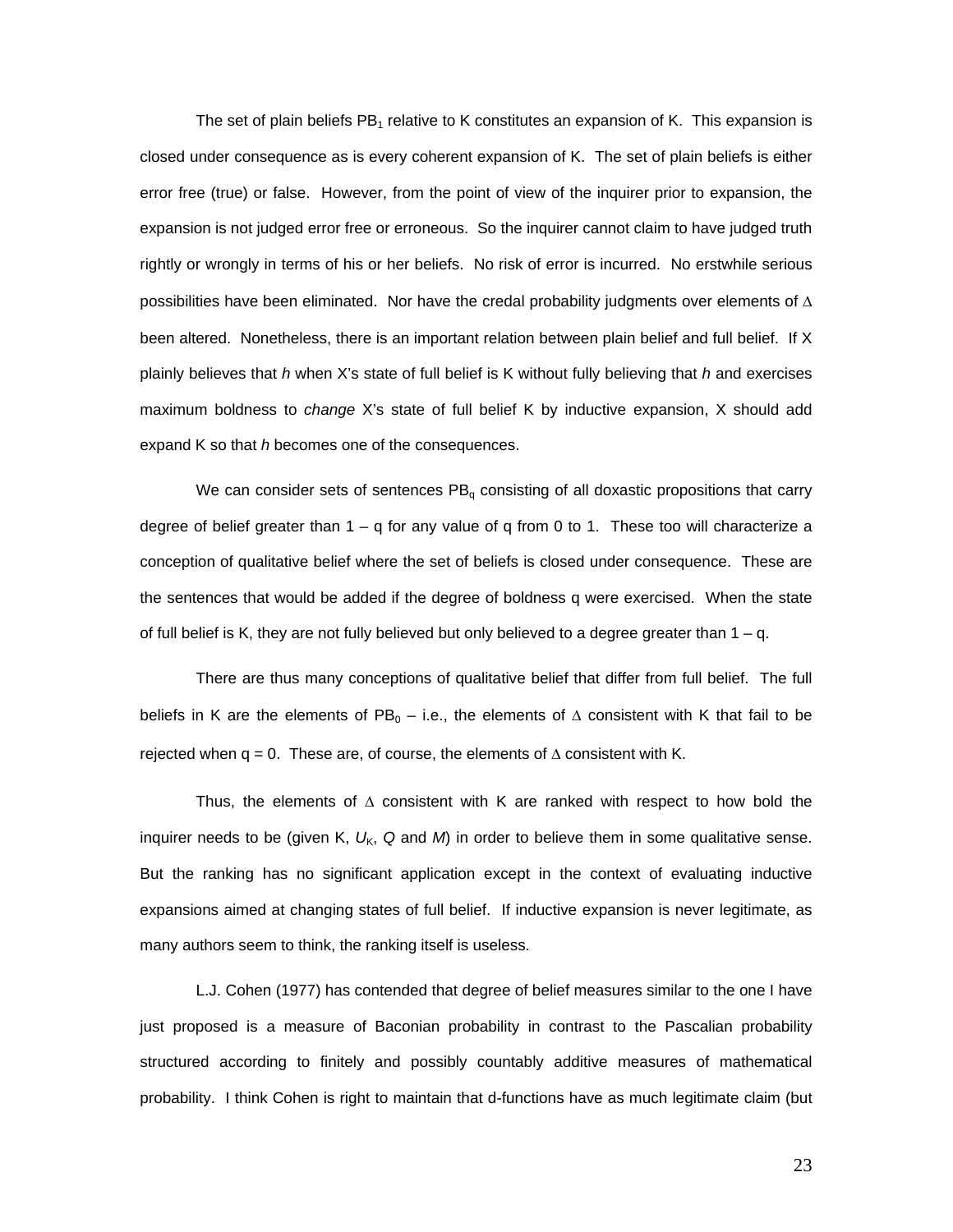no more) to represent a presystematic conception of belief probability as *Q*-functions do. But it is not worthwhile to engage in fruitless disputes over this matter. Inductivists like Cohen and myself can recognize that both types of indices have important uses. We need to take note of these measures and their uses and to respect their differences. In particular, we should stop confusing degree of belief in the satisficing sense with expectation determining credal probability. Once we do that, we may avoid the temptation to indulge in tedious and pointless discussions of lottery and preface paradoxes.

#### **9. Indeterminacy in Credal Probability and Changing Confirmational Commitments**

When an inquirer is in a state of full belief, X is committed to being certain of the truth of some (doxastic) propositions and remaining in suspense (and, in that sense, in ignorance) of others. No inquirer should claim to be opinionated in the sense of being certain as to which doxastic propositions are true and which are false in all cases. Such a claim presupposes that there are maximally consistent potential states of full belief in some space of potential states accessible "in principle" to all rational agents. The inquirer's opinionated claim is a claim of certainty as to which is the true one. This would be a manifest bit of arrogance if it were comprehensible. But no matter how finely we discriminate between possibilities, we cannot rule out ever more subtle distinctions. There are no possible worlds. Maximal opinionation in the sense just considered is incoherent. No matter how much we strive, occasions for inquiry prompted by doubt should remain.

In the face of ignorance, many authors turn to probability for solace. I submit, however, that opinionation concerning credal probability judgment can avoid the charge of absurd arrogance only if it, like full belief, is partial and modest.

Those authors who acknowledge the intelligibility of objective chance have, of course, recognized that inquirers may be in doubt as to the truth of rival statistical hypotheses. Statistical hypotheses are doxastic propositions and like other potential states of full belief carry truthvalues. States of credal probability judgment, by way of contrast, lack truth-values. One cannot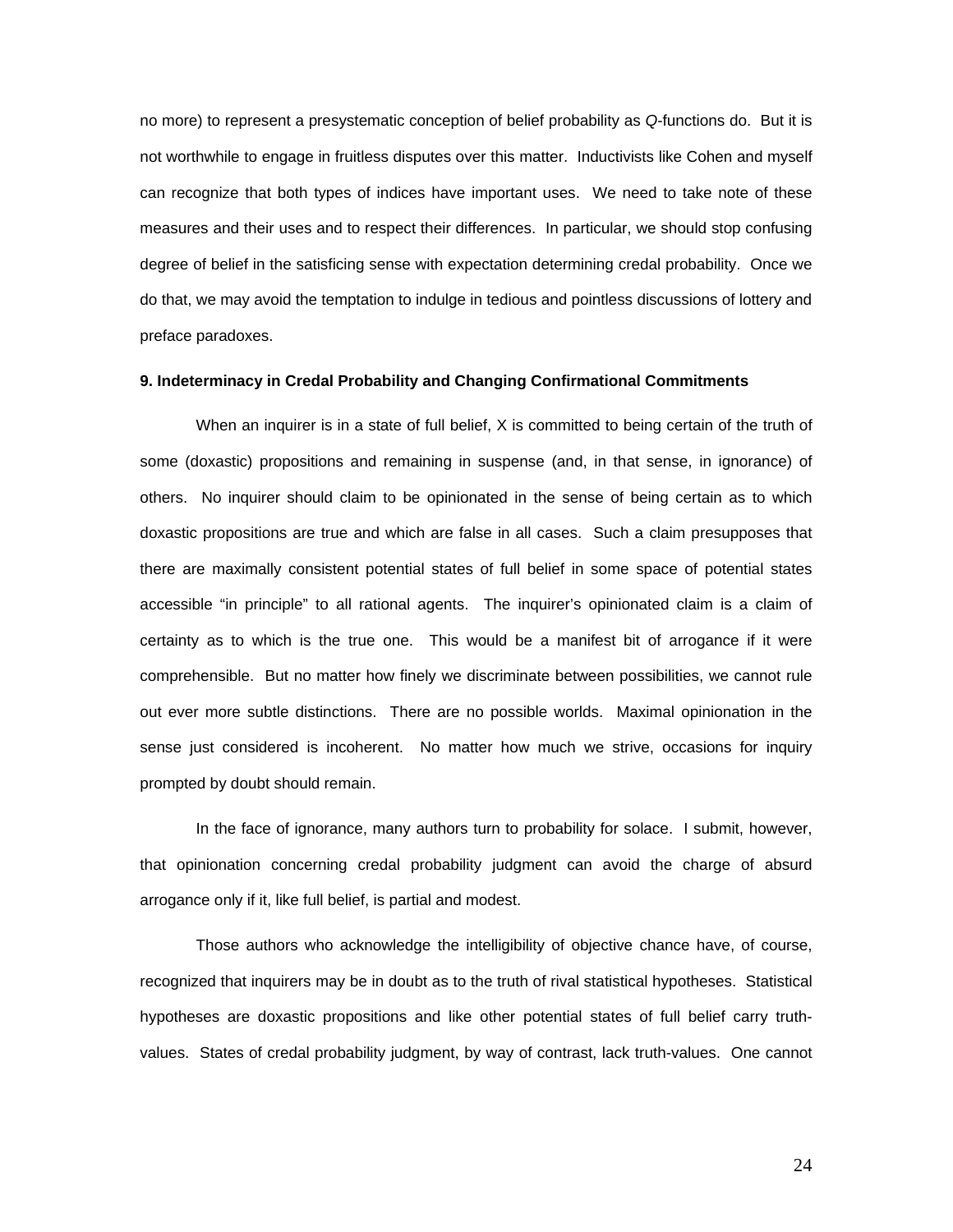coherently suspend judgment with respect to the truth of a credal probability judgment or assign a credal probability as to the truth of such a judgment.

Yet, it does make sense to withhold numerically determinate credal probability judgment. A distribution of credal probability over some algebra of doxastic propositions is not a truth-value bearing proposition, so one cannot suspend judgment as to its truth. But a credal probability distribution has a use in evaluating expected values of options in decision problems. In deliberating in the context of some decision problem, the deliberating agent may rule out some probability distributions as *impermissible* for use in evaluating expected values of options and fail to rule out others so that they remain permissible for use. In this respect, X's state of credal probability judgment at a given time may serve not as a standard for serious possibility but instead as a standard for serious permissibility.

This is not the occasion to enter into a detailed account of the way such states of indeterminate credal probability judgment should be used to evaluate options; but something needs to be said so as not to leave the impression that the reference to a standard for serious permissibility is nothing more than a rhetorical flourish.<sup>[20](#page-24-0)</sup>

Given a set of available options and a specification of the payoffs for outcomes of each option in each state of nature in terms of a determinate utility function, a permissible expected utility function for the available options may be determined for each permissible credal probability distribution over the states of nature. The set of optimal options with respect to expected utility can then be determined for that permissible expected utility function and, hence, for that permissible probability function. This can be done for each permissible credal probability function. The set of options that are *admissible with respect to expected utility* (*E-admissible*) is the set of options that come out optimal according to some seriously permissible probability distribution in the credal state.

 $\overline{a}$ 

<span id="page-24-0"></span><sup>&</sup>lt;sup>20</sup> For further elaboration, see Levi, 1980a and 1999.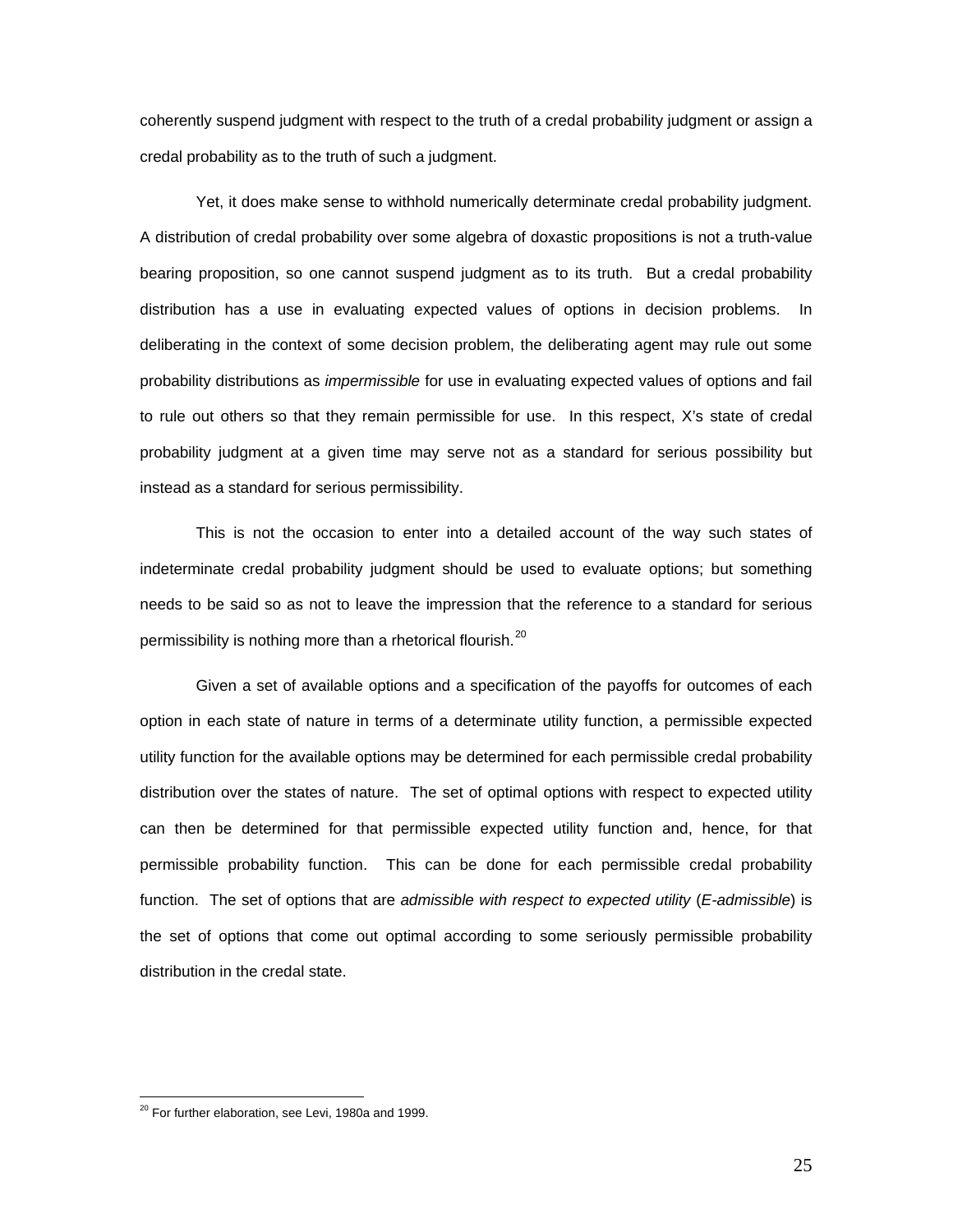Further elaboration leads to an account of E-admissibility when not only the agent's credal probability state but state of utility judgment is numerically indeterminate. Additional criteria can then be added to reduce the set of E-admissible options to smaller subsets. $^{21}$  $^{21}$  $^{21}$ 

Our topic in this paper is degrees of belief or evidential support. Strictly speaking, credal probability is a matter of degree only in very special cases where credal probability judgment is numerically determinate. I do not mean therefore to question the thesis that credal probability judgment is a type of degree of belief. Credal probability is what it is. It functions as a means for evaluating options with respect to E-admissibility and, as a consequence, serves as a "guide in life". It provides finer grained discriminations between serious possibilities than the state of full belief K does but like full belief contributes to practical deliberation in making such discriminations. There is no reason to refuse to recognize credal probability as degree of belief. We should avoid, however, granting it exclusive title to that epithet. And we should recognize that degrees of belief so conceived may and often should go indeterminate.

The significance of the indeterminacy has been often been obscured because of a tendency on the part of those who insist that rationality requires determinacy in probability judgment to acknowledge that inquiring agents are not capable of measuring either the credal probability judgments of others or their own with absolute precision.

There is no disputing that this claim is true. It is obviously true when X seeks to determine the credal probability judgments of Y but it is also true when X assesses the credal probability judgments of X. Acknowledgment of the limitations on our capacities to be perfectly rational include not merely recognition of our lack of logical omnisicience and parallel limitations on our capacity to be probabilistically coherent but also limitations on our capacity for fulfilling our commitments to self knowledge. We are incapable of fulfilling our commitments to fully believe the logical consequences of our full beliefs and to make credal probability judgments in conformity with the calculus of probability. We are likewise incapable of fully believing that we believe that h when we do so and that we do not believe that h when we do not do so even

<span id="page-25-0"></span> $21$  See Levi, 1980a, 1986, 1999 for further details.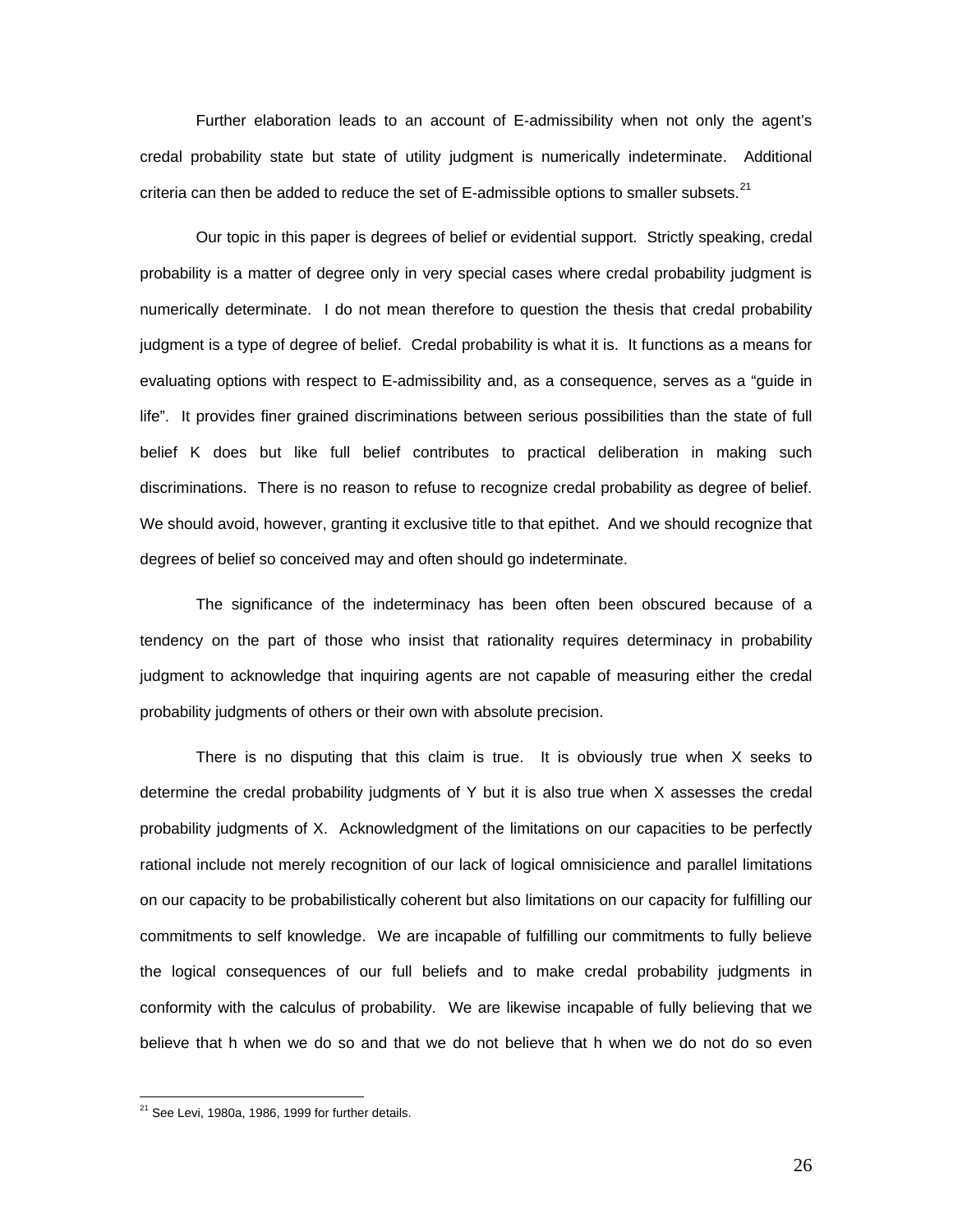though we are committed to both sorts of self-knowledge by ideal standards of rationality. And parallel remarks apply to X's about Y's credal state and X's credal state.

Such ignorance gives rise to *imprecision* in judgments as to what X's credal state is even if X's credal state is numerically determinate. Strict Bayesians are quite comfortable about acknowledging such imprecision. They oppose indeterminacy in probability judgment. Recognizing indeterminacy is acknowledging a kind of ignorance that strict Bayesians refuse to countenance. This is a kind of ignorance that recognizes that there can be E-admissibility without optimality. In such cases, probabilistic ignorance generates ignorance as to what one ought to do.

The sort of ignorance in probability judgment strict Bayesians can allow is lack of selfknowledge and the attendant failure of commitment. The cure for such failure is some process of clarification whereby one comes to recognize commitments one already has. Those who acknowledge indeterminacy insist that there are forms of ignorance concerning probability judgment that are removed through inquiry rather than some process of therapeutic clarification. Whereas therapeutic clarification is a process of change of view where the current state is recognized to be rationally incoherent and the aim is to extricate oneself from that state, inquiry is undertaken to alter the rationally coherent point of view to which the inquirer is committed. This involves justifying one commitment in favor of another. Choosing an inductive expansion requires such justification of a change in commitment to full belief. I would like now to consider some aspects of changing confirmational commitments and how they are to be justified.

Suppose X faces a problem relative to K with ultimate partition  $U_K$  and informational value determining probability *M*. X's confirmational commitment *C* is such that X's credal state B over  $U<sub>K</sub>$  is highly indeterminate. X may have come to this result because X and Y initially differed in their confirmational commitments and credal states even though they shared the same state of full belief. In order for X to explore differences with Y, X should shift to a confirmational commitment that recommends a credal state that recognizes the credal probability functions recognized as permissible according X's state and the credal probability functions recognized as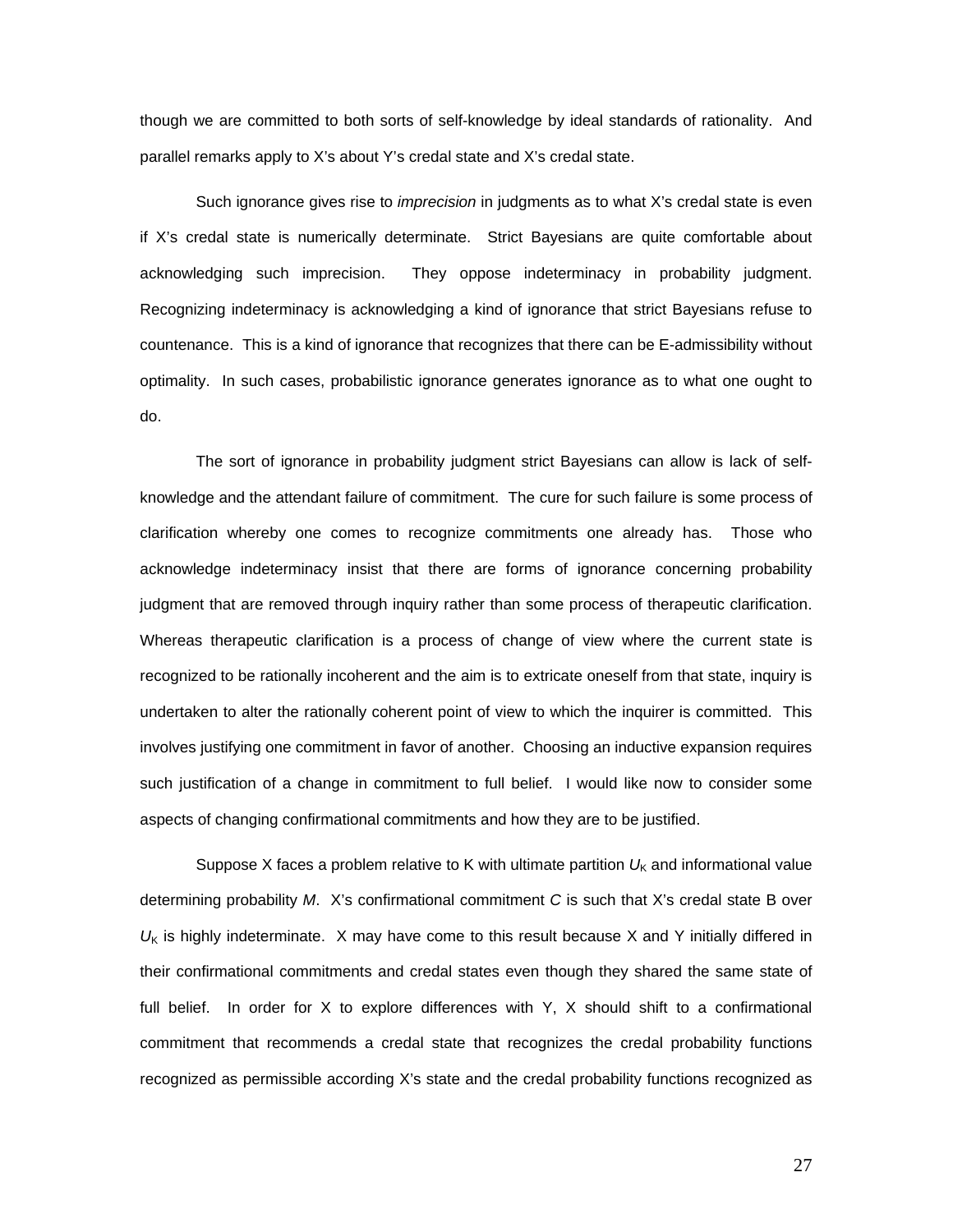permissible according to Y's all to be permissible. That is to say, B may be convex hull of their two credal states. Both X and Y are concerned to strengthen the credal state B prior to running some experiment obtaining data they mean to use in attempting to answer the question expressed by  $U_K$  and M.

One proposal for doing this is to recognize as permissible all credal distributions over  $U<sub>K</sub>$ that when combined with  $U_K$ , M and the degree of boldness q adopted by the inquirers X and Y fail to reject any of the elements of  $U_K$ . The strengthened credal state would avoid bias in one way or another with respect to any element of  $U_K$ . Only the information obtained from additional investigation could then be used to eliminate elements of  $U_{K}$ .

Given any element x of  $U_K$  (where  $U_K$  is finite), x is rejected by a probability distribution  $Q$ if and only if  $Q(x) < qM(x)$ . Consider all probability distributions Q such that  $Q(x) = qM(x)$  for all elements x of  $U<sub>K</sub>$  but one. The probability of the exception is the remaining probability required to yield total probability 1. Take the convex hull of all these distributions as the credal state. This credal state is the same as the so called "epsilon contaminated class" of probabilities" characterized by  $(1-\varepsilon)M(x) + \varepsilon Q(x)$  where *Q* is allowed to be any distribution over  $U_K$ . (Berger and Berliner, 1986, 462.)<sup>[22](#page-27-0)</sup>

Thus, the inquirers X and Y would be entitled to adopt as the set of "permissible prior credal probabilities" for use in subsequent investigation the class of those distributions none of which would recommend rejecting an element of  $U_K$ . Some may complain that the choice of priors to count as permissible is dependent on the informational value determining *M*-function. I respond that making such bias explicit permits us to keep bias under critical control. Thus, if the *M*-function is uniform over  $U_K$ , when  $q = 1$ , the prior distribution is the uniform distribution; but

<span id="page-27-0"></span> $^{22}$  Berger and Berliner cite several uses of  $\varepsilon$ -contaminated classes of distributions going back to the 1960's most but not all of which embrace frequentist interpretations rather than credal interpretations of probability. In Levi, 1980, ch.13.4ff, I proposed adoption of a family of prior distributions derived along the lines suggested in the text. Only much later did Teddy Seidenfeld point out to me that the class of unbiased priors as I called them was an ε-contaminated class as understood in the robust Bayesian literature. The difference between my approach and that in the statistical literature is that the distribution *M* I picked out for distinction in defining the class was equated with an informational value determining probability characterizing the demands for information appropriate to some problem of inductive expansion. I avoided consideration of "most plausible" distributions that seem to me to be obscure.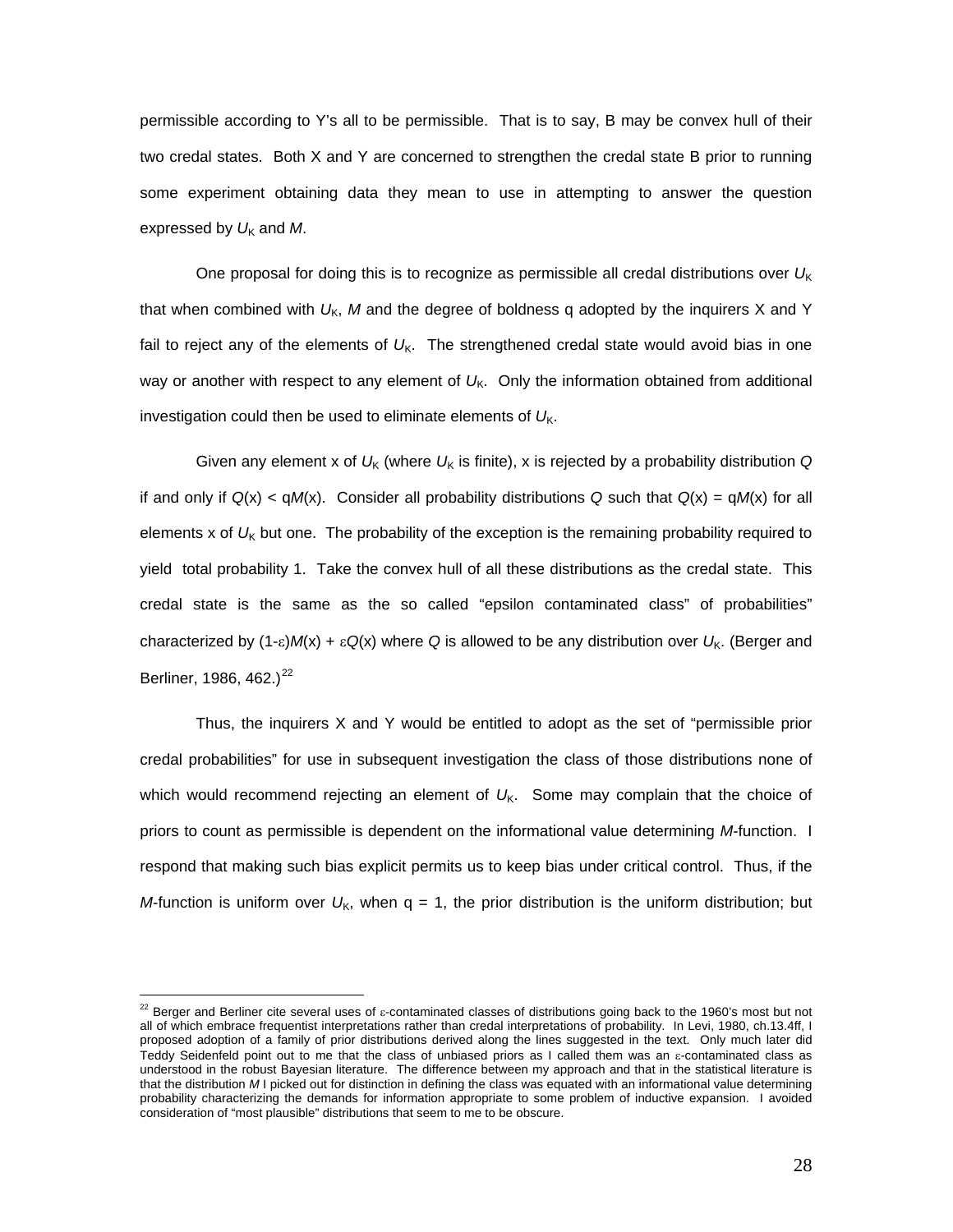rather than considering this distribution to be recommended by some principle of insufficient reason, it is recognized as the product of the inquirer's demands for information.

A more serious difficulty is that the epsilon contaminated family recognizes for each element of  $U_K$  at least one permissible distribution according to which the prior credal probability of x is very high so that it becomes difficult to reject x at the given level of boldness for any data points unless likelihoods are very decisive. If this is a genuine objection, it can be remedied in several ways by imposing a maximum less than 1 on the value of *Q* in the formula for epsilon contamination.

Further issues need to be addressed if the *M* – function is allowed to go indeterminate. I shall not address them here.

What I mean to emphasize is that efforts to strengthen confirmational commitments may be justified in the context of inductive expansion by recommendations that reflect the inquirer's demands for information without being willful or arbitrary in any serious manner. Moreover, the fact that such changes are controlled by interest in inductive expansion points in a direction opposite to the one favored by those who wish to avoid the question of justifying changes in states of full belief.

Thus, I claim that just as degree of belief or evidential support in both the maximizing and satisficing senses presuppose the context of inductive expansion, in a broad class of cases, changes in confirmational commitments are justified in the context of inductive expansion.

#### **10.The Lockean Thesis and Epiphenomenal Belief.**

Richard Foley's view is representative of the ideas of many contemporary epistemologists who worry about the epistemology of belief and the epistemology of degree of belief. He advances what he calls "The Lockean Thesis".

To say that we believe a proposition is just to say that we are confident of its truth for our attitude to be one of belief. Then it is epistemically rational for us to believe a proposition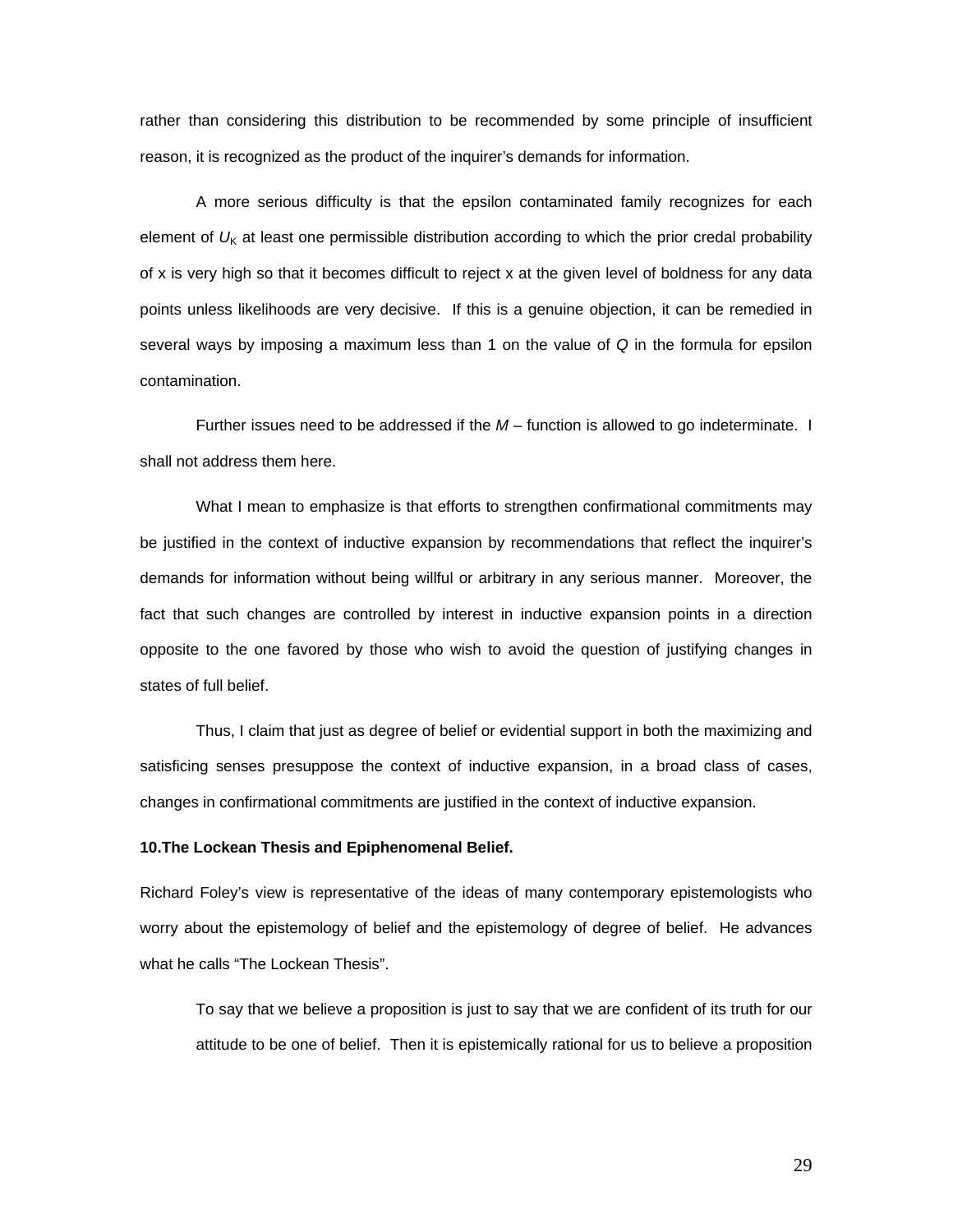just in case it is epistemically rational for us to have sufficiently high degree of confidence in it to make our attitude towards it one of belief. (Foley, 1992, 111.)

The notion of degree of belief used here need not be degree of belief in the satisficing sense. Indeed, Foley takes the notion of degree of belief to be degree of credal probability almost without argument. In effect, Foley is following an approach made explicit by H.E.Kyburg a long time ago (1961, 1974). As we have seen, credal probability could not be degree of belief in the satisficing sense where probabilities are determinate or indeterminate. Credal probability in the satisficing sense takes high probability to be sufficient for *changing* states of full belief (and, as a consequence states of credal probability judgment) by adding all highly probable propositions to the state of full belief. Since the consequences of such a state (the set of full beliefs) should be fully believed, all conjunctions of such full beliefs should also be fully believed. Otherwise the state of full belief could not serve as the standard for serious possibility.

The Lockean Thesis as understood by Foley is interpreted differently. Relative to the initial state of full belief K, proposition *h* carries a high degree of belief. Let us say for the sake of the argument that it is a high degree of credal probability. If the degree of belief is high enough, the inquirer believes in Foley's qualitative sense that *h relative to* K*.* The inquirer does not change belief state. The inquirer who believes that *h* in Foley's qualitative sense does not fully believe that *h* and does not come to full belief that *h*. Qualitative belief in this sense has no clear relation with warrant for changing belief. Rational qualitative belief that *h* is qualitative belief that *h* supported by the evidence in K just as rational degree of belief that *h* is degree of belief supported by K.

Qualitative belief so conceived need not be closed under conjunctions just as Kyburg has insisted for a long time and Foley echoing Kyburg insists. In response to the charge that qualitative belief as he following Kyburg understands it is merely an epiphenomenal expression of degrees of belief, Foley responds that rational qualitative belief is applicable to situations where one has three options: bet on *h* with a one dollar gain if *h* is true, one dollar loss if *h* is false, bet on ~h for similar terms and refuse to bet with no gain or loss. One may face the same issue for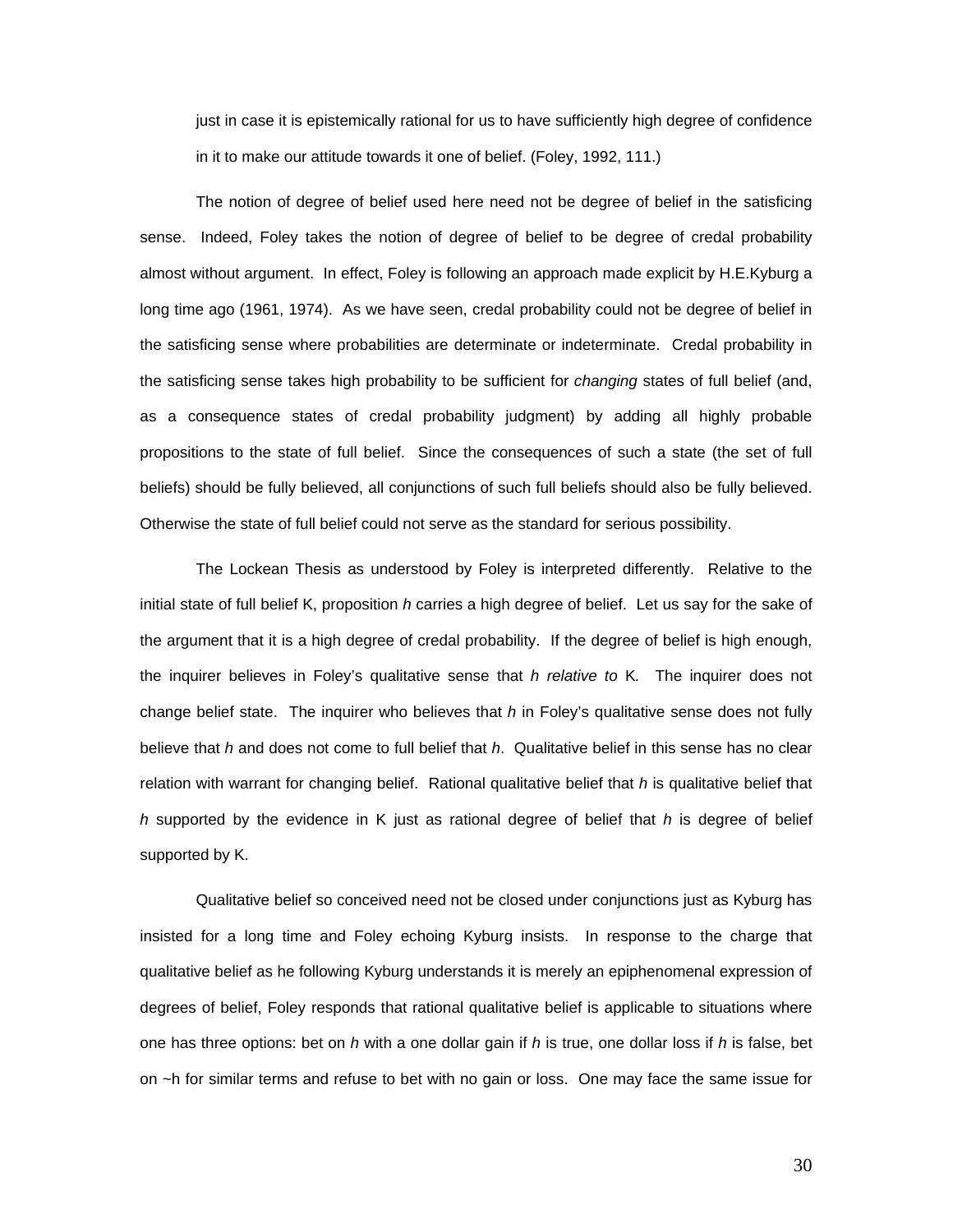several probabilistically independent propositions. $^{23}$  $^{23}$  $^{23}$  Foley thinks such betting situations are of the kind where one might usefully deploy his notion of qualitative belief. Maybe this is so. But the probabilistic notion whether determinate or not can also be used. Qualitative belief remains an epiphenomenon.

In any case, rational qualitative belief relative to K cannot be degree of probability relative to K above a given threshold.

#### **10. Plain Belief**

 $\overline{a}$ 

There is a qualitative notion of belief relative to K that is equivalent to degree of belief in the satisficing sense above a given threshold relative to K. Indeed there is an entire family of such qualitative notions relative to K parameterized by the index of boldness q. Begin with the notion of *plain belief* (Spohn, 1990). Although Spohn's measures of degrees of belief bear some formal similarities to measures of degrees of belief in the satisficing sense, Spohn himself avoids concern with inductive expansion or cognate applications of his formalisms. But this need not deter us from pointing out that if his notion of degree of belief is interpreted as degree of belief in the satisficing sense, plain belief that *h* as he defines it becomes positive degree of belief that *h* in the satisficing sense where the latter means that *~h* is rejected when the inquirer exercises maximum boldness  $q = 1$ . The set of plain beliefs is closed under the consequence relation not only when the ultimate partition is finite as I have been assuming here but when the proposals I have made elsewhere for extending the inductive expansion rules to countably infinite sets of alternatives are deployed. $24$ 

<span id="page-30-0"></span> $^{23}$  Foley fails to mention the requirement of probabilistic independence that seems appropriate to his intention although exemplified (so one may suppose) by his examples.

<span id="page-30-1"></span>Levi, 2004, ch.6.2. The extended inductive expansion rules proposed are guaranteed to avoid inconsistency only if the *M*-function is finitely additive. These rules are guaranteed to avoid inconsistency when q = 1 only if the credal probability over  $U_K$  has a maximum value among elements of  $U_K$ . The distribution does not have to be countably additive although this is not forbidden. Spohn himself has used another interpretation according to which plain beliefs must receive probability 1 in the standard reals. This approach will insure that the set of plain beliefs will include meets of finite sets of plain beliefs but it will not include meets of a countable infinity of plain beliefs. The approach I favor does. Consider for example a countably infinite lottery where each ticket has the same credal probability of winning and the informational value of ticket j winning is the same for all tickets and, hence, *M*(j) = 0. On my account, inquirer X should lack plain belief in any hypothesis about the outcome of the lottery except the claim that exactly one ticket will be drawn. On Spohn's view, X should plainly believe that ticket i will not win for each i, should plainly believe that exactly one ticket will win but should not believe that no ticket will win.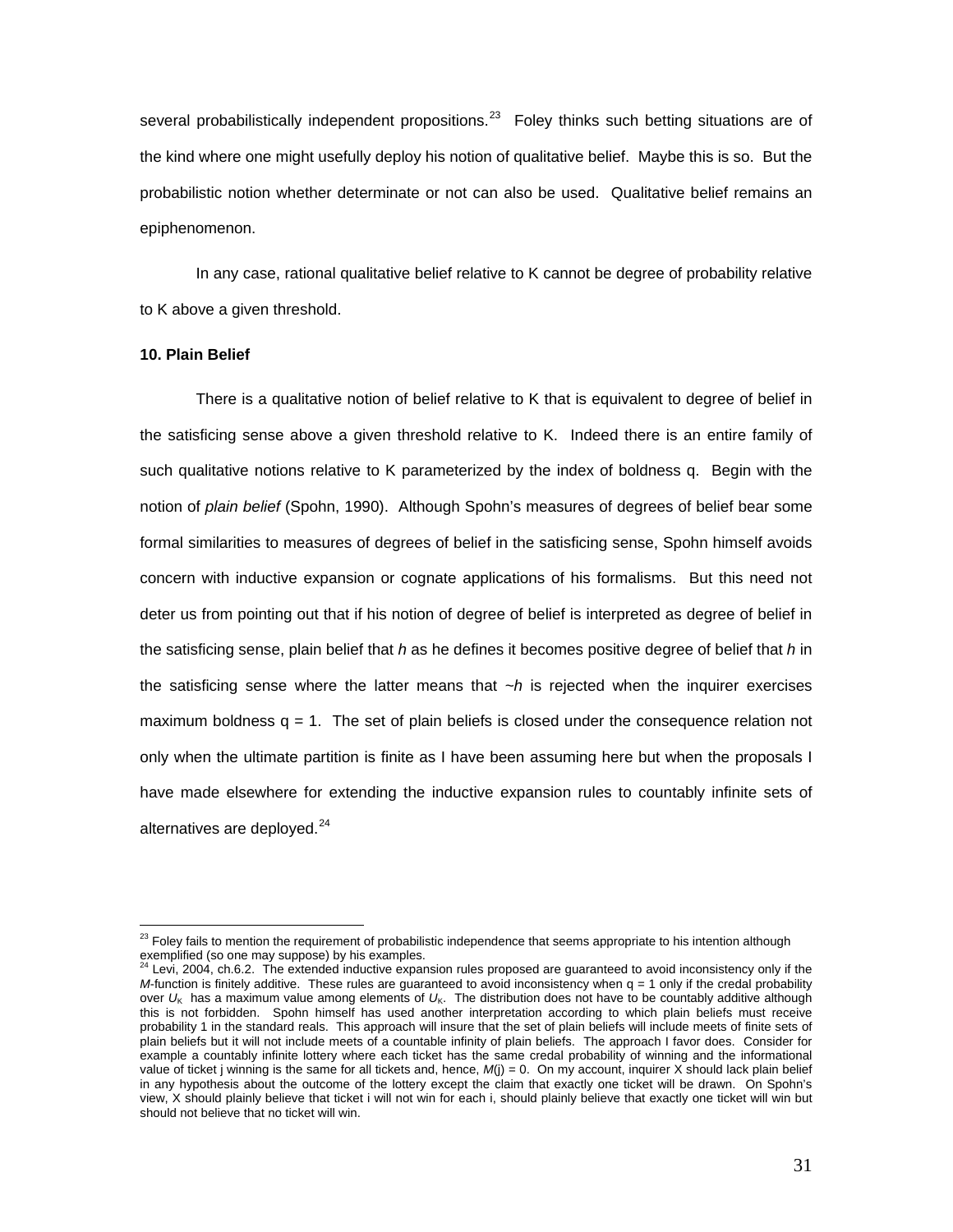Some plain beliefs relative to K are and some are not full beliefs that are consequences of K. However, if the inquirer is maximally bold in inductive expansion (relative to K,  $U<sub>K</sub>, Q, M<sub>N</sub>, X$ should expand from K to the set of propositions that are plainly believed relative to K. That is to say, X's new set of full beliefs should consist of the plain beliefs relative to K that are consequences of K and the set of plain beliefs relative to K that are not consequences of K.

However, inquirer X may be more cautious and refuse to expand by adding all plain beliefs relative to K. They remain plain beliefs relative to K and, indeed, relative to the set expanded at the lower value for q without being fully believed. So the notion of plain belief or belief to a positive degree remains a useful idea.

In the same manner we can define other qualitative notions under the rubric "belief to a degree greater than  $1 - q$ " for each degree of boldness less than 1 except for  $q = 0$  where we speak of degree of belief 1.

Each one of these notions is a qualitative notion of belief relative to K. With the partial exception of the case where  $q = 0$ , it represents a qualitative notion distinct from full belief. But with the exercise of degree of boldness q, it also marks the warranted inductive expansion of K. It is this circumstance that distinguishes qualitative notions of belief relative to K of this type from the epiphenomenal notions used by Kyburg, by Spohn and by Foley.

#### **10, Conclusion.**

If the argument of this essay has any merit, measures of evidential support in the satisficing and maximizing sense have useful application because of the importance of jusitifying changes in states of full belief via deliberate, inductive expansion. Evidential support in the maximizing sense is, so I have argued, expected epistemic utility. Evidential support in the satisficing sense is a measure of degree of belief exhibiting the formal structure of a Shackle measure. Expected epistemic utility is rarely considered to license a degree of belief. Shackle measures, on the other hand, are used to determine degrees of belief. In any case, neither expected epistemic utility nor degree of belief in the Shackle sense can be a probability in the sense of the calculus of probability. But we can recognize expectation determining credal probability as a conception of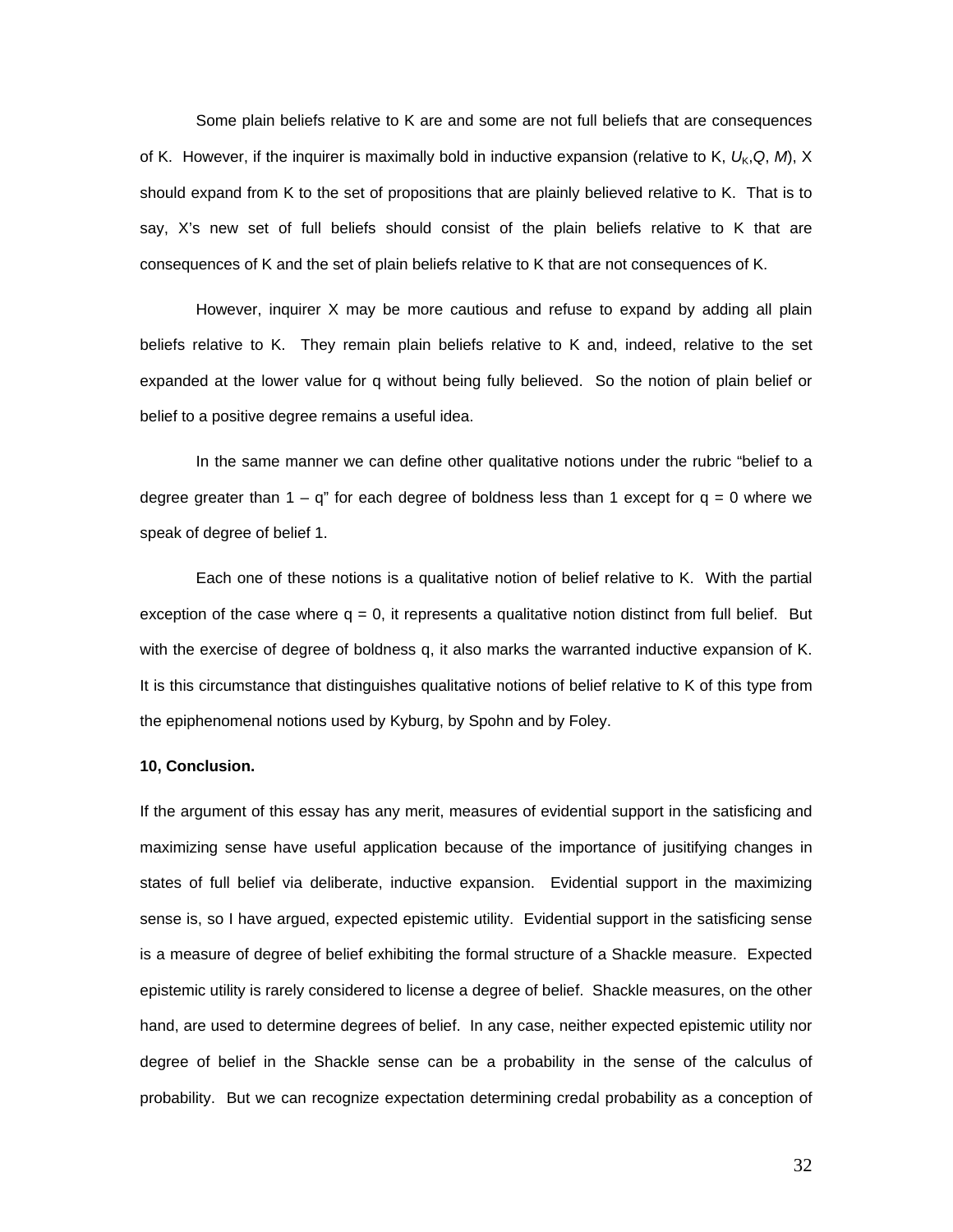degree of belief. But this conception too is entangled with the idea of full belief. In the first place, X's state of credal probability should be a function of X's state of full belief in accordance with a confirmational commitment. As long as the confirmational commitment remains unchanged, changes in credal state are determined by changes in state of full belief. On the other hand, changes in confirmational commitment are often justified by considering how adopting revised confirmational commitments would modify the methods used to acquire new full beliefs. So degree of belief as credal probability, like the other notions of degree of belief, requires consideration of states of full belief and their modification.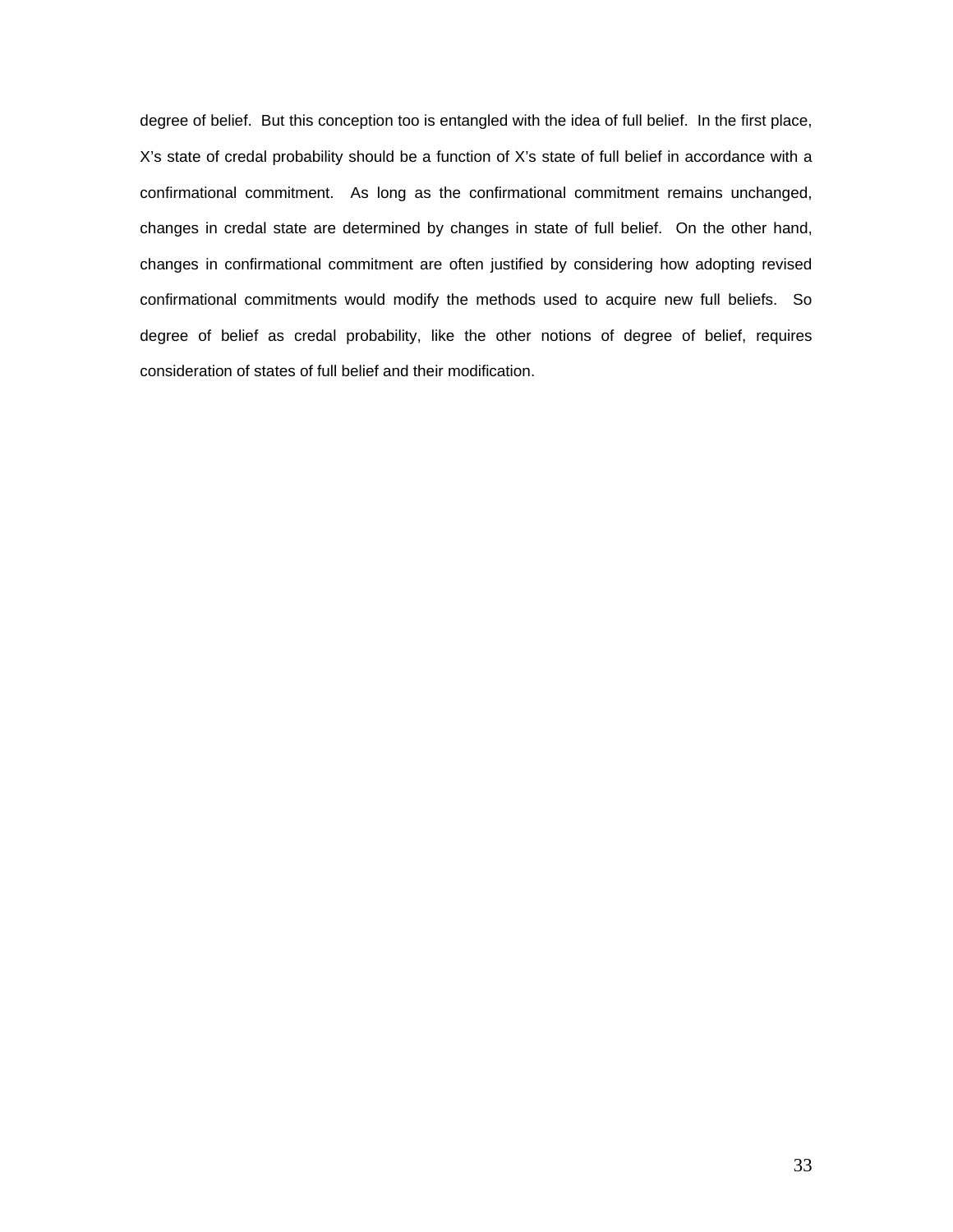#### References

Carnap. R. (1952), *Continuum of Inductive Methods*, Chicago: Chicago University Press.

Carnap, R. (1962a), *Logical Foundations of Probability*, 2<sup>nd</sup> ed., Chicago: Chicago University Press.

Carnap, R. (1962b), "The Aim of Inductive Logic," in *Logic, Methodology and Philosophy of Science* ed. by E.Nagel, P.Suppes and A. Tarski, Stanford: Stanford University Press, 305-16.

Carnap, R. (1971), "Inductive Logic and Rational Decisions," and "A Basic System of Inductive Logic," in *Studies in Inductive Logic* ed. by R.Carnap and R.C.Jeffrey, Berkeley: University of California Press, 1-166.

Cohen, L.J. (1977), *The Probable and the Provable*, Oxford: Clarendon Press.

De Finetti, B. (1972), *Probability,Induction and Statistics*, New York: Wiley.

Dempster, A.P. (1967), "Upper and Lower Probabilities Induced by a Multivalued Mapping," *Annals of Mathematical Statistics* 38, 325-39.

Dubois, D. and Prade, H. (1992), "Belief Change and Possibility Theory," in *Belief Revision* ed.by P. Gardenfors, Cambridge: Cambridge University Press, 142-82.

Fisher, R.A. (1959), *Statistical Methods and Statistical Inference* 2<sup>nd</sup> edition, New York: Hafter.

Foley, R. (1992), "The Epistemology of Belief and the Epistemology of Degrees of Belief," *The American Philosophical Quarterly*, 29, 111--24

Jeffrey, R.C. (1965), *The Logic of Decision*, New York: McGraw Hill.

Jeffreys, H. (1951), *Scientific Inference* 2nd ed., Cambridge: Cambridge University Press.

Jeffreys, H. (1961), *Theory of Probability* 3<sup>rd</sup> ed., London: Oxford University Press.

Keynes, J.M. (1921), *A Treatise on Probability*, London, MacMillan.

Kyburg, H.E. (1961), *Probability and the Logic of Rational Belief*, Middletown, Conn.: Wesleyan University Press.